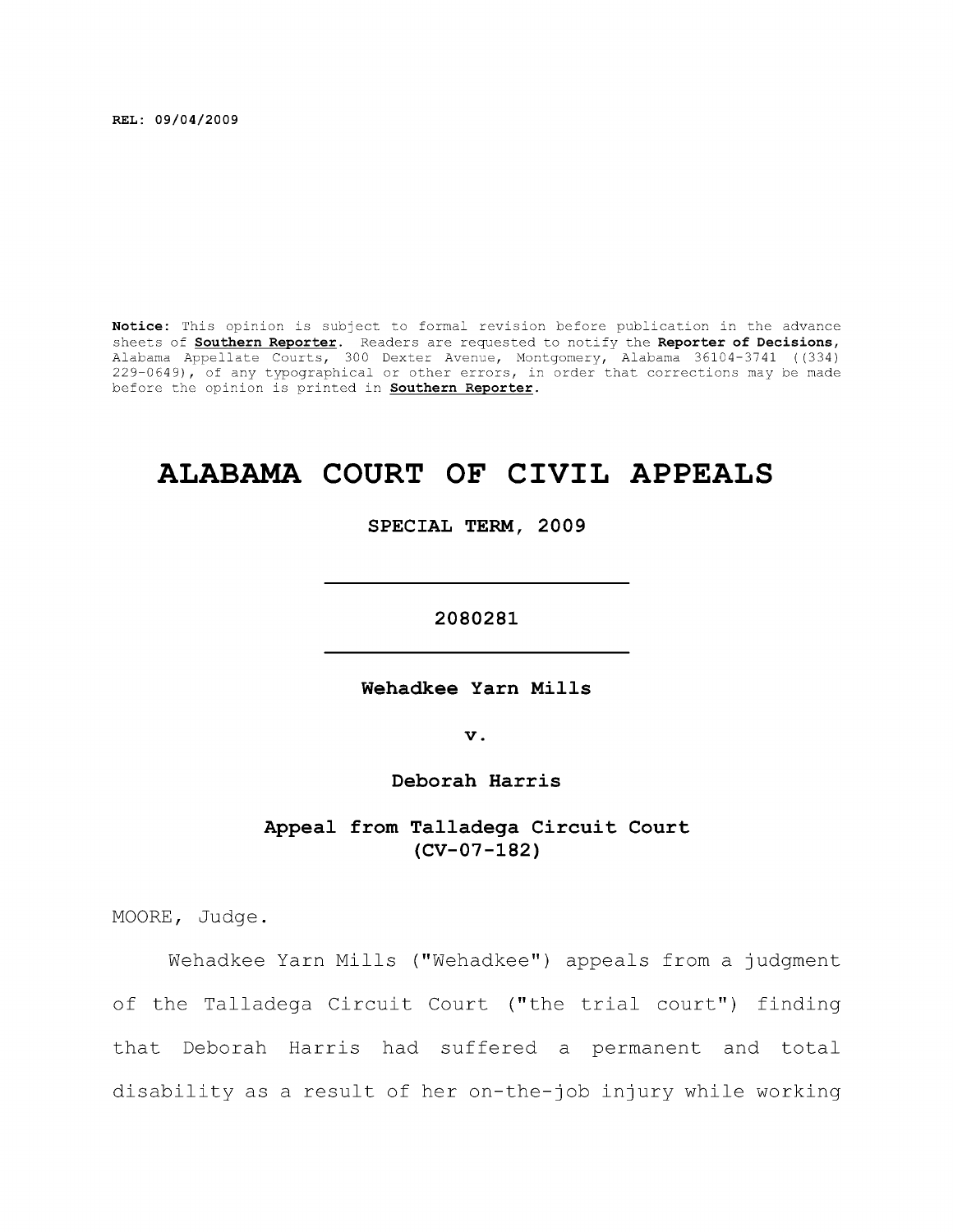for Wehadkee. We reverse the trial court's judgment and remand the case to the trial court.

#### Facts

Harris, who was born on December 4, 1958, testified that she dropped out of school after she completed the eighth grade. According to Harris, she began working for Wehadkee in September 1989. Harris testified that, in 2004, she began working in the lab at the Wehadkee mill. Michael Whitman, the general manager of manufacturing for Wehadkee, testified that Harris's job as a lab technician required her to test the products made at the mill, to record the data derived from those tests, to keep records of the data, to supply the data to the customers as required, and to assist the management and other employees of Wehadkee in any type of investigation as to any quality complaints or quality-assurance issues. Harris stated that the packages of yarn that she was required to lift weighed 3 to 12 pounds and that her job required repetitive movement. According to Whitman, the packages weighed 7 to 12 pounds.

Harris testified that her quality-control manager, Tony Sisk, had requested, about two weeks before her injury, that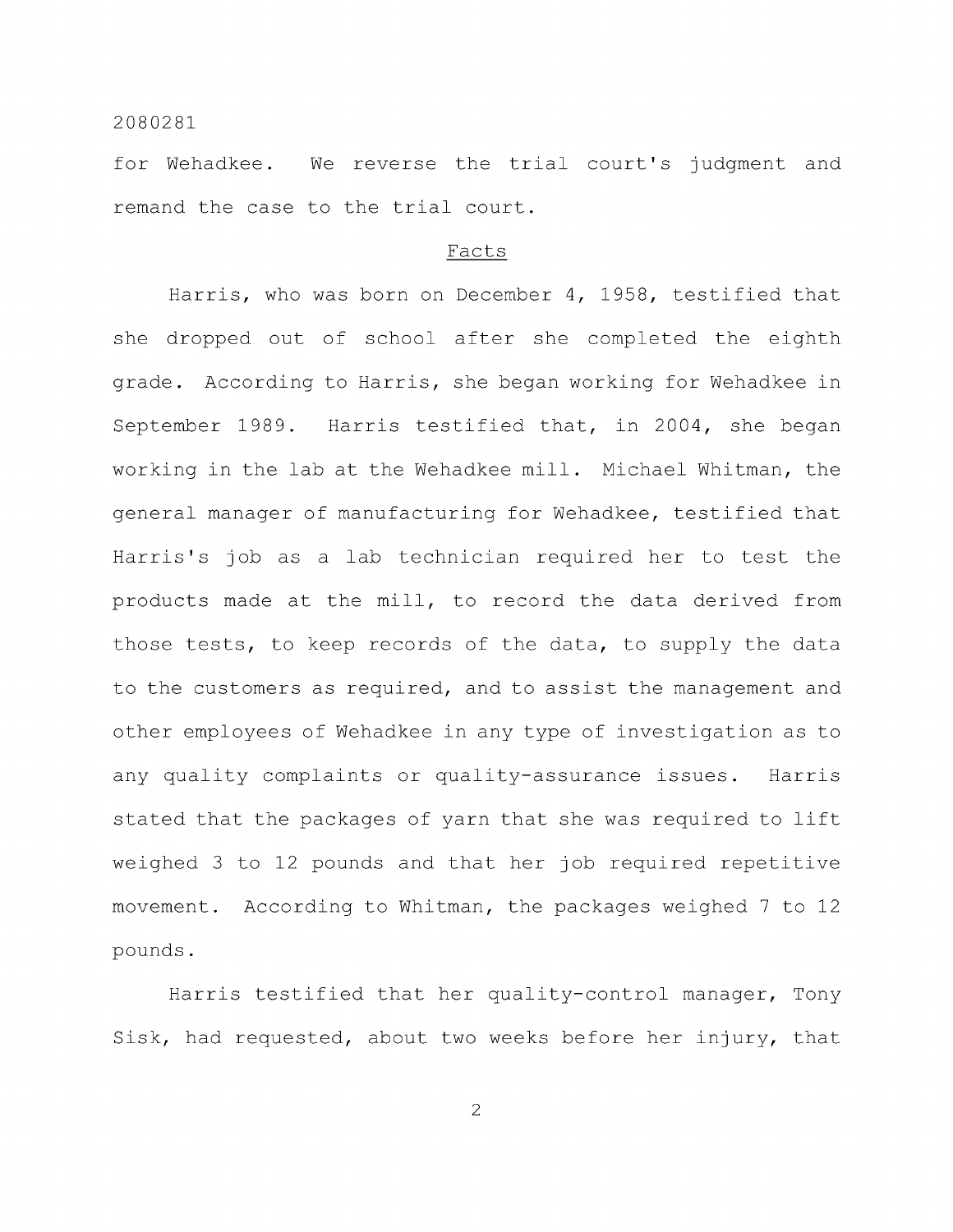Harris begin taking larger quantities of yarn off the spindle because of the large amount of waste that was created when small quantities of yarn were taken for testing. On February 7, 2006, according to Harris, as she was removing a package of yarn from a spindle for testing, she felt as though she had busted a blood vessel in her right thumb. Harris testified that she had pain in her thumb at the time of the injury and that, when she went home, her hand began to swell. According to Harris, she had not suffered an injury to her right wrist, her thumb, her elbow, or her arm before she incurred her injury while working for Wehadkee. She further stated that the pain went from the base of her thumb, into her wrist, and down her ring finger and her little finger on her right hand. Harris testified that, when she woke up on the morning after the injury had occurred, her hand looked like a baseball and she could not move her wrist. She stated that she went to work that day and reported her injury to Sisk.<sup>1</sup>

According to Harris, she first went to a doctor of her own choosing. Dr. Richard Snouffer, who told her to wear a

<sup>&</sup>lt;sup>1</sup>The parties stipulated that notice of Harris's accident was proper under the Alabama Workers' Compensation Act, § 25- 5-1 et seq., Ala. Code 1975.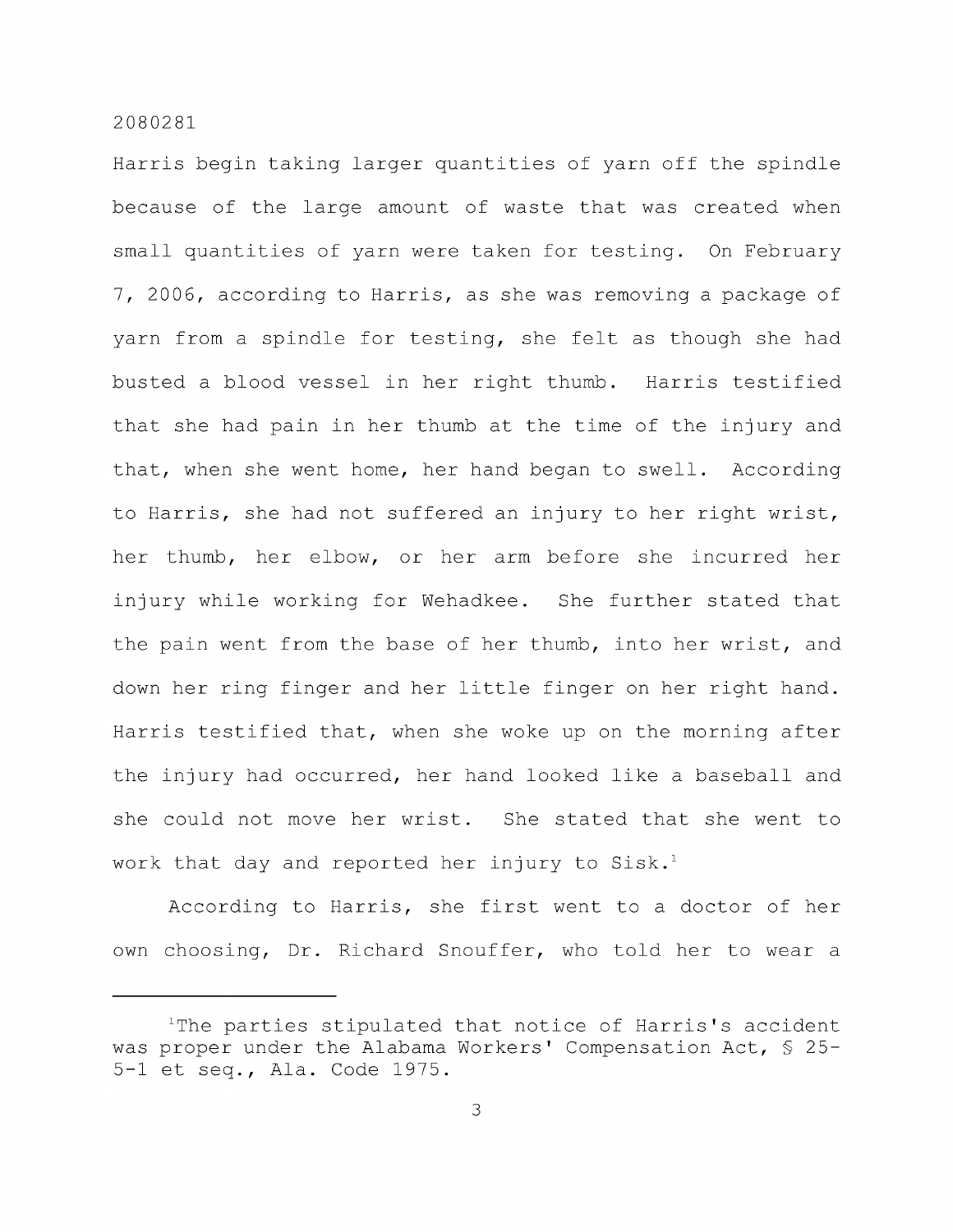brace for her wrist and prescribed her anti-inflammatory medication. She stated that Dr. Snouffer told her not to use her right hand for eight weeks because of the injury to her thumb and that she gave that information to Sisk. According to Harris, after she reported to Sisk and an employee named Donna, who worked in the office at the Wehadkee mill, that she had seen a doctor, Wehadkee then sent her to see Dr. Leigh Murphy at Talladega Surgery Associates on February 14, 2006. According to Dr. Murphy's medical records. Dr. Murphy diagnosed Harris with De Quervain's tenosynovitis in her right wrist. Dr. Murphy's March 21, 2006, entry indicates that Dr. Murphy believed that Harris had arthritis in her wrist that had been aggravated in the preceding month. Dr. Murphy also stated that Harris had "significant digital and wrist stiffness which is unrelated to her tenosynovitis."

Harris testified that Dr. Murphy referred her to Dr. Gordon Hardy, an orthopedic surgeon, in March 2006. According to Harris, on her first visit to Dr. Hardy, he gave her a cortisone shot in her thumb. Harris stated that the cortisone shot had not done any good and that she later underwent surgery on April 11, 2006. According to Harris, at the time

 $\overline{4}$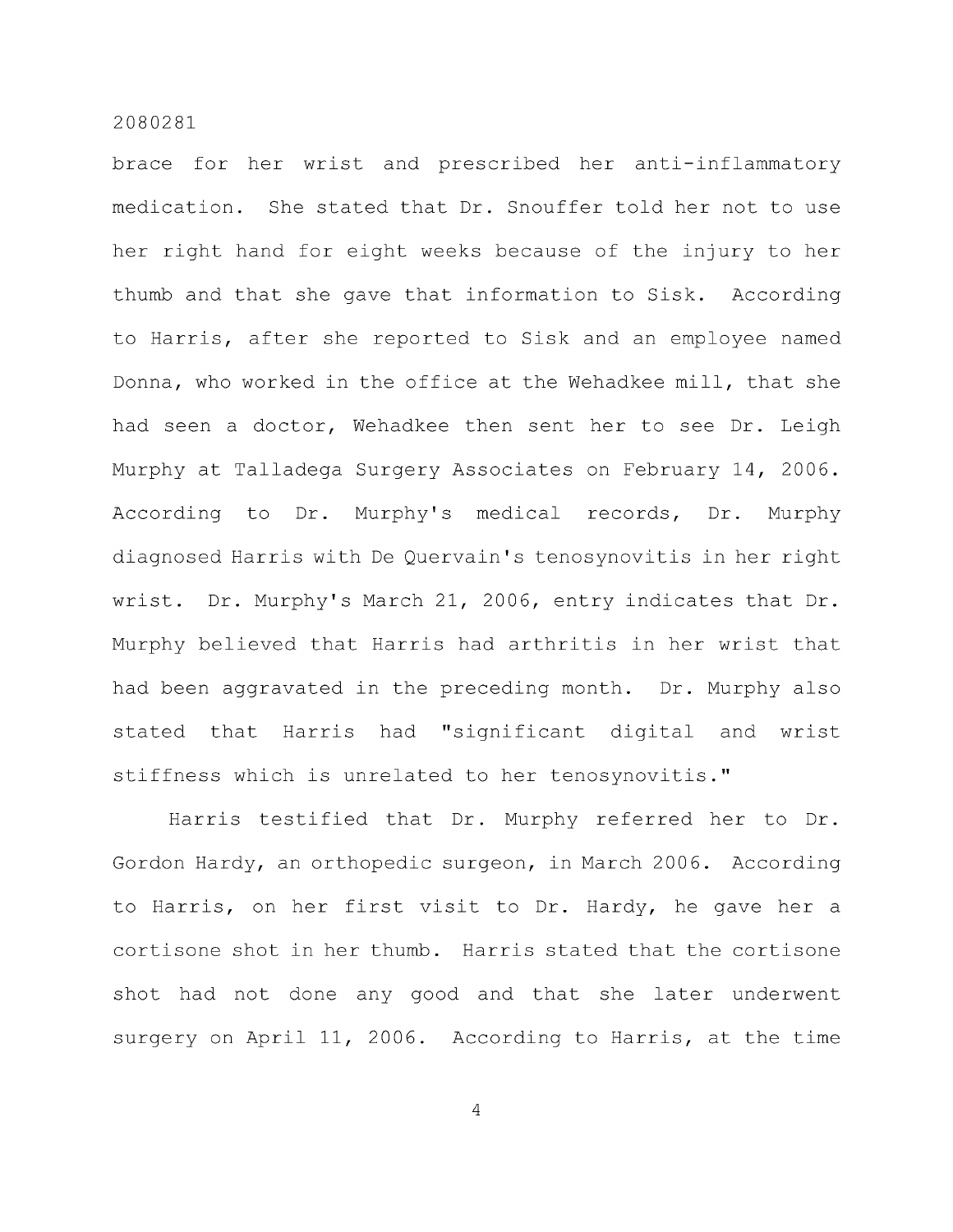she had the surgery, her hand was severely swollen and very painful. She stated that, after the surgery, the severe shooting pain was gone but her injury was still very painful and her hand was still swollen. She stated that, after the surgery, she could not move her wrist and she could not write with her hand. She said the condition of her hand was about the same after the surgery. According to Harris, Dr. Hardy injected cortisone shots into her wrist a couple of months after the surgery. Harris stated that, when she followed up with Dr. Hardy after her surgery, he indicated that he thought her wrist pain was due to some type of arthritis in her wrist. She stated that Dr. Hardy referred her to Physiotherapy Associates for physical therapy at the end of April 2006 and that she was in therapy for about three months. According to Harris, the pain was not as severe after she began physical therapy. Dr. Hardy placed Harris at maximum medical improvement ("MMI") on December 5, 2006. Dr. Hardy also gave Harris a 6% impairment rating to the body as a whole as a result of her right-thumb and wrist condition.

According to Harris, after she completed physical therapy. Dr. Hardy sent her to Rehab Partners to undergo a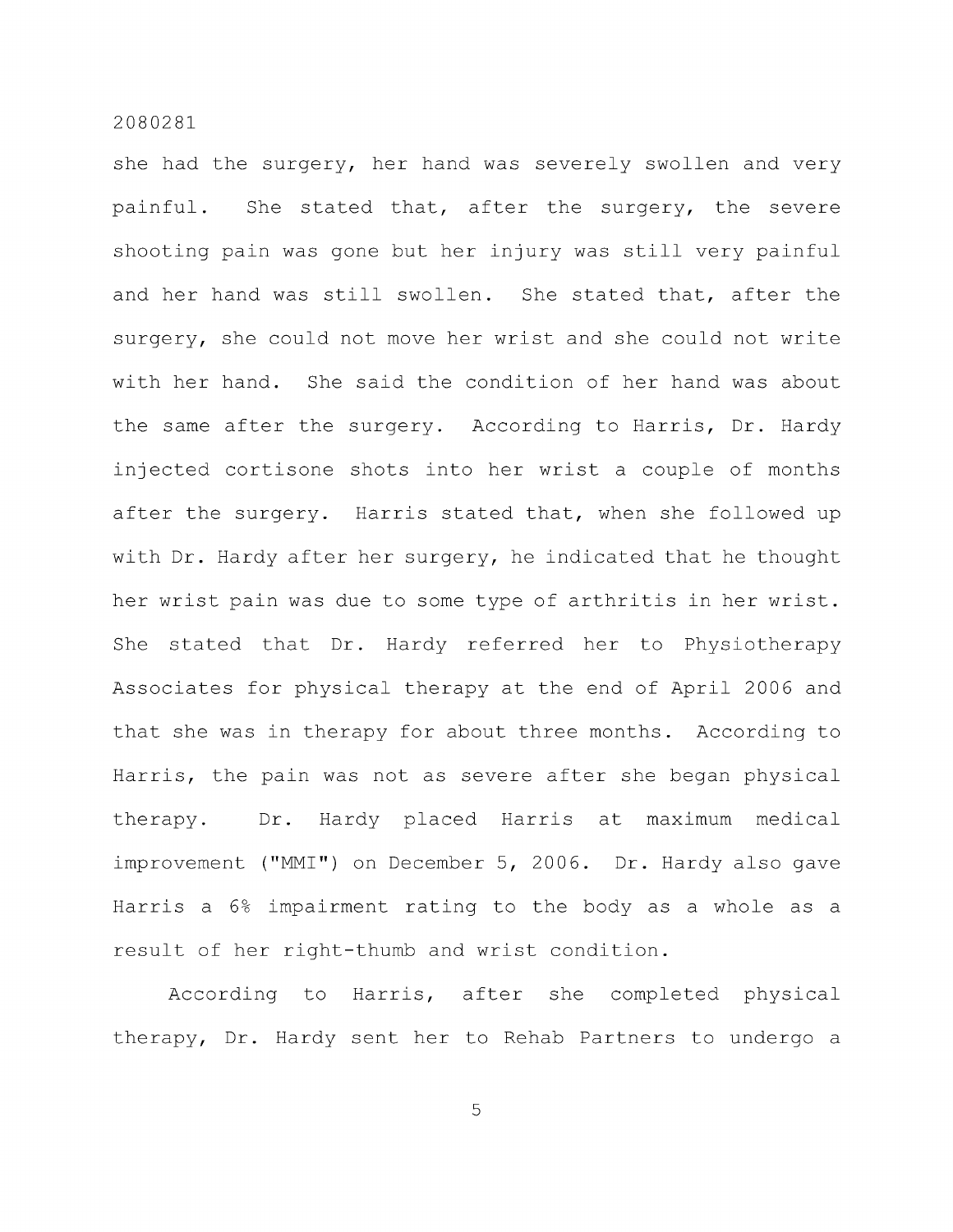functional-capacity evaluation ("FCE"). The FCE report indicated that Harris gave a consistent effort during the testing. The recommendations in the FCE report were that lifting and carrying should not exceed 10 pounds on a frequent basis, that right unilateral carrying should not exceed 5 pounds on a frequent basis, and that right handling tasks should be limited to an occasional basis.

Harris stated that Dr. Hardy also sent her to Dr. Vishala Chindalore for a one-time evaluation. Later, according to Hardy, she requested and was given a panel of four physicians from which to select a doctor for a second opinion, see § 25- 5-77(a), Ala. Code 1975; she selected Dr. Richard Meyer, an orthopedic surgeon. Harris stated that she first saw Dr. Meyer on approximately December 27, 2006. She had an MRI on her right wrist and followed up with Dr. Meyer on April 5, 2007; Dr. Meyer explained to Harris at that time that, in his opinion, her wrist pain was being caused by rheumatoid arthritis rather than the injury to her thumb. Dr. Meyers placed Harris at MMI on April 5, 2007.

Harris testified that she had been seeing Dr. Monica Crawford, a rheumatologist, since July 2007. She said that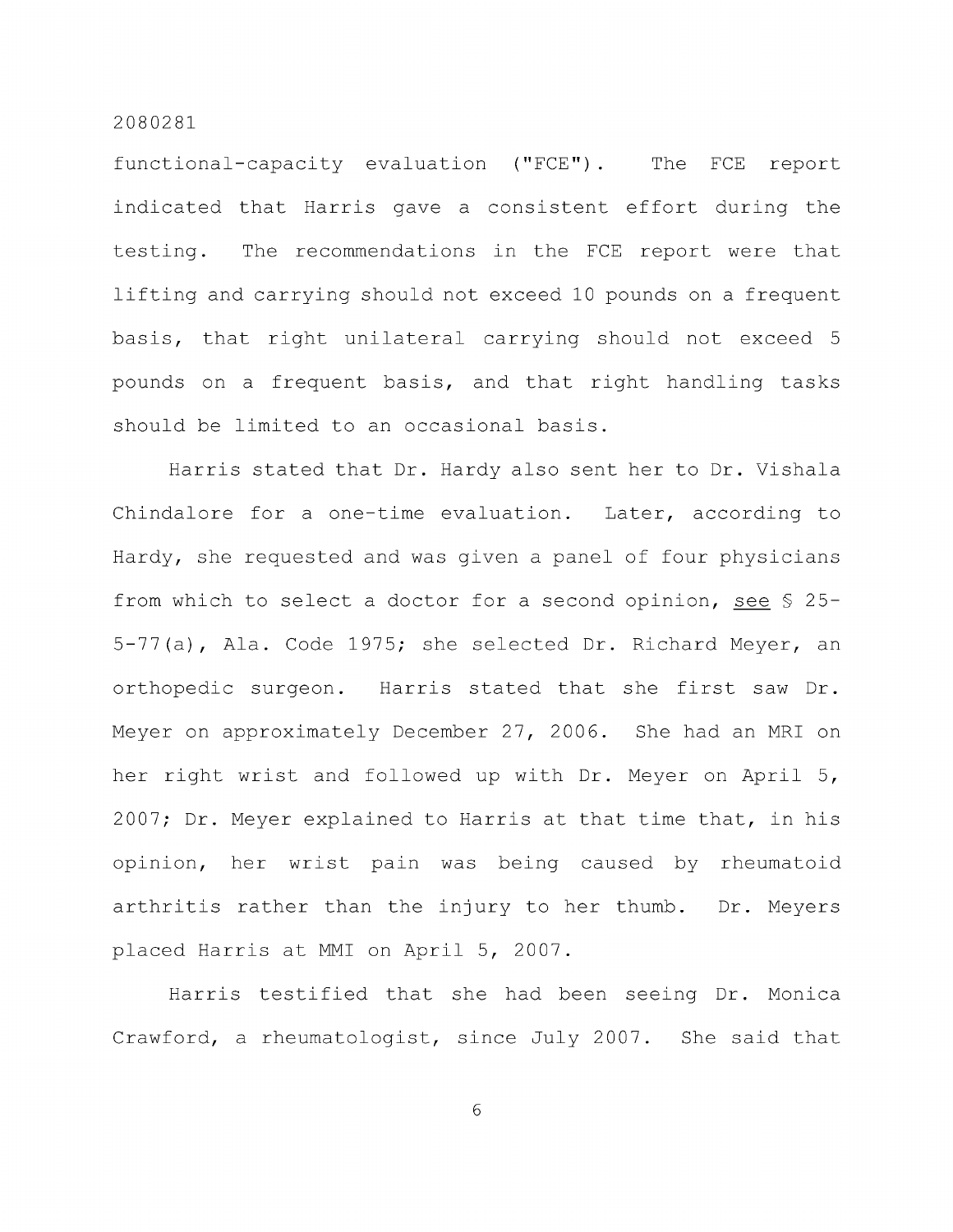she had not had any wrist pain before her injury. Harris testified that none of the doctors she had visited had diagnosed her wrist injury as being a result of her incident at work. Harris stated that she had no pain above two inches above her wrist.

Harris testified that she had continued to work for Wehadkee until Wehadkee went out of business in June 2007. She stated that she never returned to the job that she had been performing before her injury but that, during the last four or five months before the Wehadkee mill shut down, she did what she could with her left hand. Whitman stated that Harris was given light-duty restrictions after her injury and that Wehadkee had accommodated those restrictions by having someone else collect the packages of yarn and bring them to the lab for her. Whitman stated that he was Harris's supervisor from November 2006 until the mill closed and that, to the best of his knowledge, Harris had not missed any work as a result of her injury. According to Whitman, by the time the Wehadkee mill closed, Harris was able to perform the majority of her job duties without restrictions, although she worked alongside another employee and would still ask for help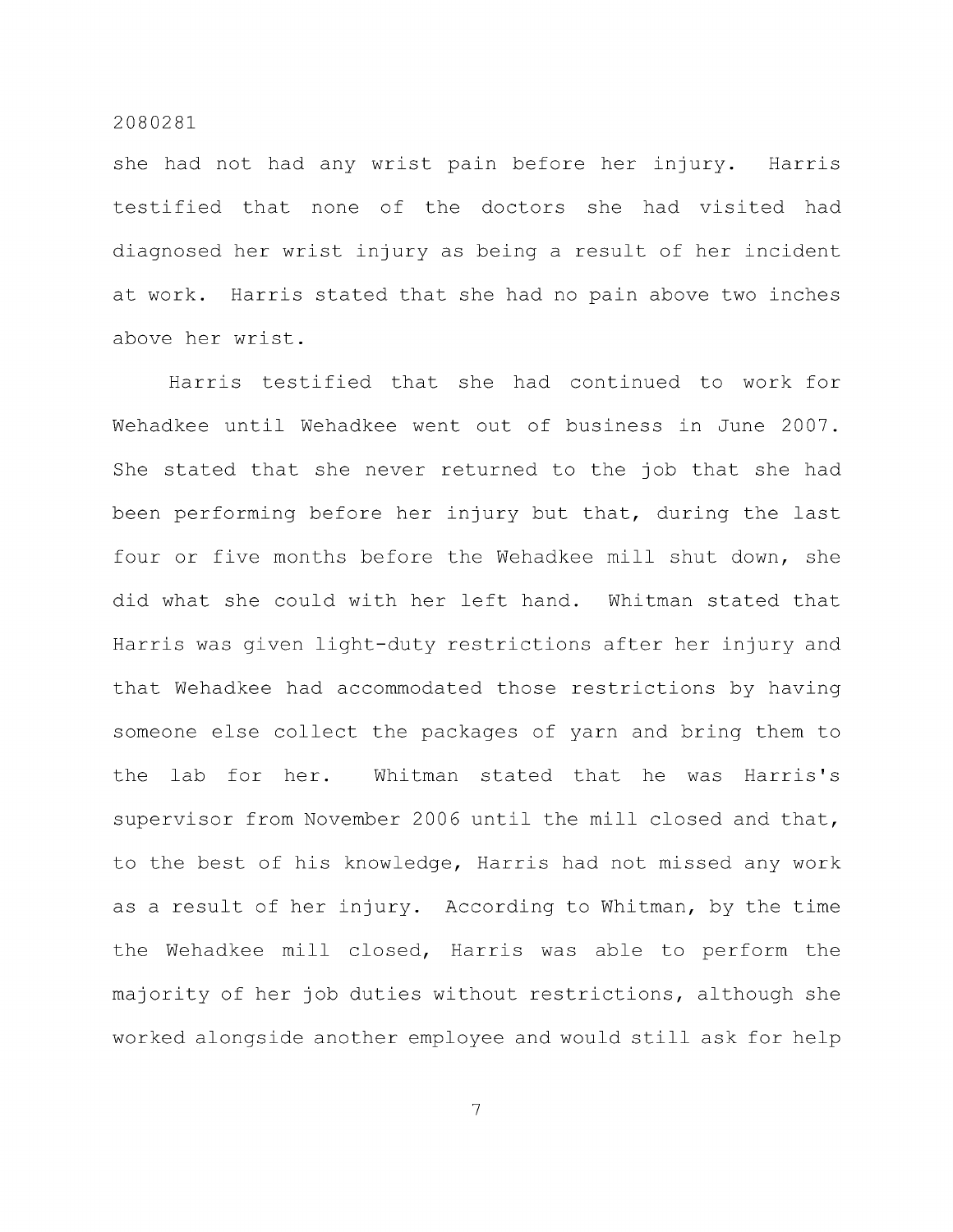when lifting the packages of yarn. Whitman stated that Harris had been able to perform her job, though she may have performed it slower than someone who did not have a hand injury would have.

When the Wehadkee mill closed down in June 2007, Harris filed for unemployment-compensation benefits. She stated on her application for those benefits that she was eligible and ready for work. According to Harris, she received unemployment-compensation benefits for five or six months.

Harris testified that she then went to work at a Wal-Mart discount department store for approximately five months. According to Harris, she worked close to full time at the Wal-Mart store as a receiving associate or a stocker, which required her to take toys out of a box and place them on the shelves. Harris testified that she could not adequately perform the work required of her at the Wal-Mart store because she was still having difficulty with her thumb, hand, and wrist. She also testified that she never should have taken that job because she was in a lot of pain trying to work and there were a lot of things that that job required that she could not do. She stated that her last day at the Wal-Mart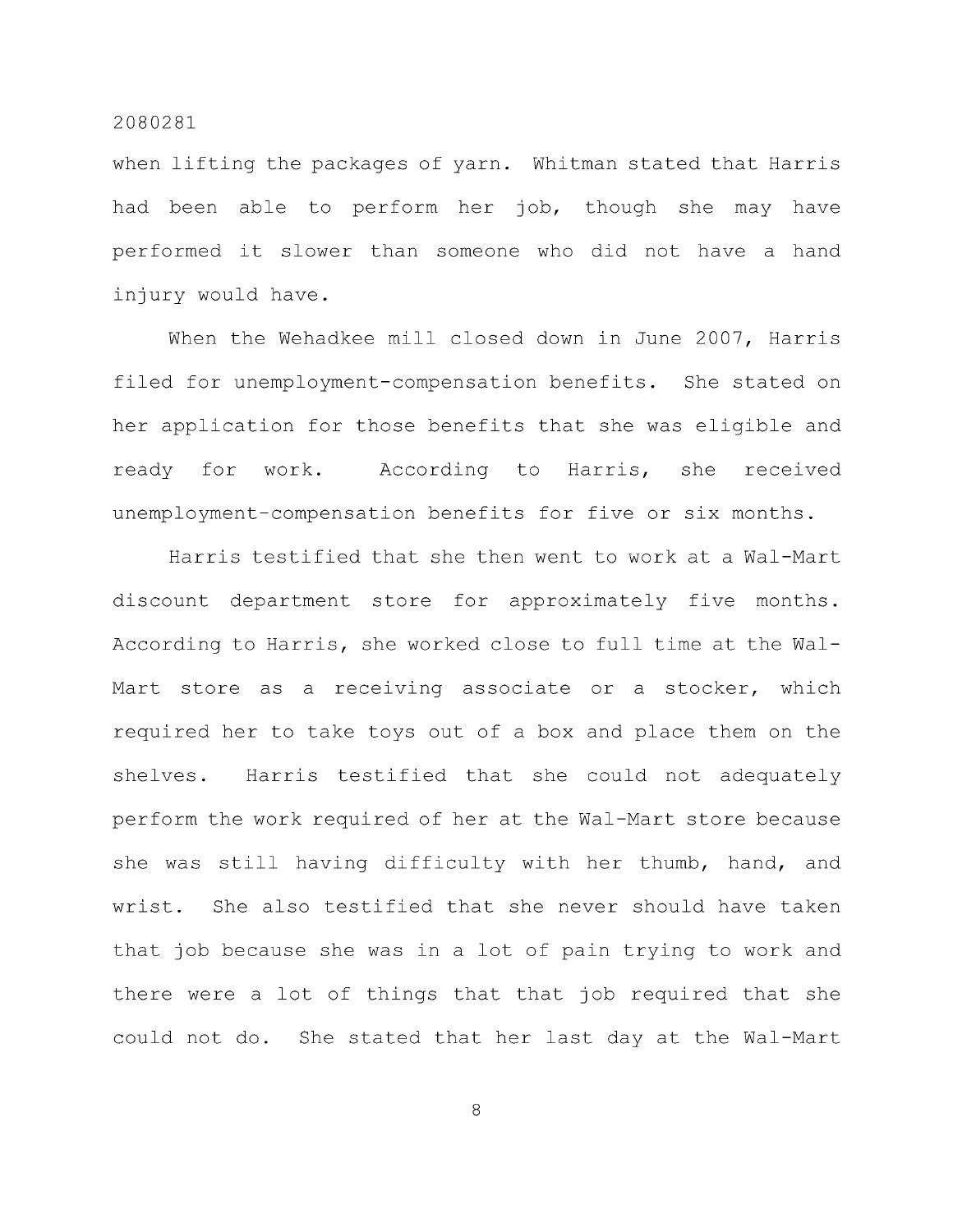store was May 28, 2008. Harris testified that, at the time of trial, she had been approved for Social Security disability benefits but had not received her first check. Harris also testified that she had taken the General Equivalency Diploma ("GED") exam in December 2007, while she was working at the Wal-Mart store, but that she had not passed the test.

Jo Spradling, a licensed professional counselor and therapist, testified that she had met with Harris on August 11, 2008, and had discussed Harris's educational background, work history, and medical history. Spradling stated that she took that information and Harris's FCE report, because it included Harris's physical capacity for work, into account in determining Harris's vocational loss. According to Spradling, a physical restriction is something a doctor assigns to an individual, while a physical limitation is a weakness or impairment "that a person suffers in and of himself." Spradling testified that the FCE report reflected Harris's physical limitations, whereas none of Harris's physicians had performed a physical-capacity test on Harris to determine her physical restrictions. The FCE report indicated that Harris is "able to perform work in the sedentary physical demand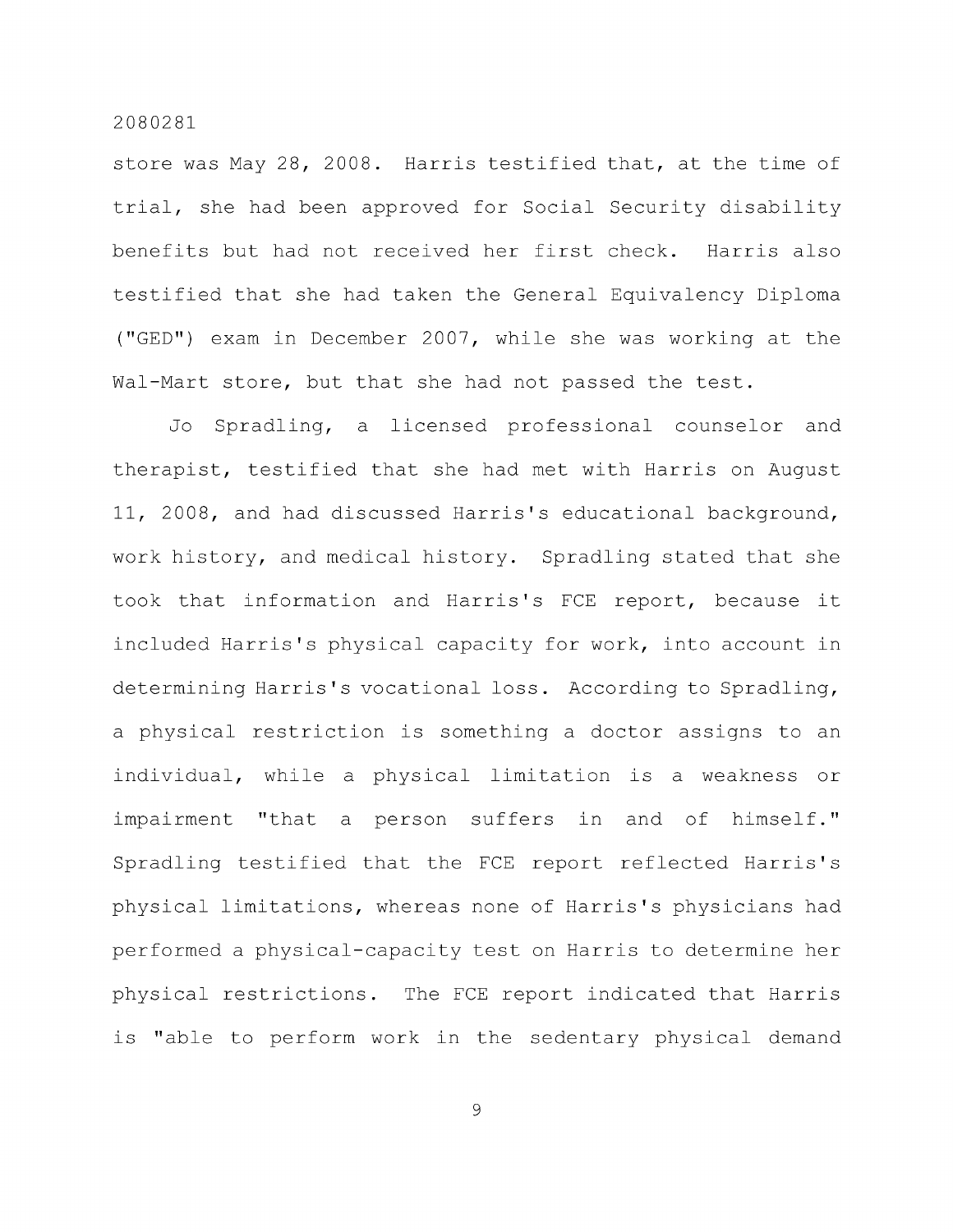strength level with intervention," and it assigned Harris a 6% impairment to the body as a whole, taking into account her thumb and her wrist, and a 14% impairment to the body as a whole, when also taking her elbow into account. Spradling stated that, in her opinion, Harris is unable to return to any form of gainful employment and is 100% vocationally disabled, which, Spradling stated, amounts to a 100% loss of earning capacity.

Spradling also testified that she had based her opinion on the condition of Harris's right upper extremity and that she had not made a differentiation between the injury caused by Harris's work accident and the overall condition of Harris's right upper extremity. She stated that she had based her opinion on Harris's description of her physical limitations as well as the FCE report and Harris's medical records. Spradling testified further that Harris had no transferable skills from her previous employment because the job Harris had performed was "position-specific" and, Spradling stated, Harris would have minimal to no transferable skills for her current physical demand level.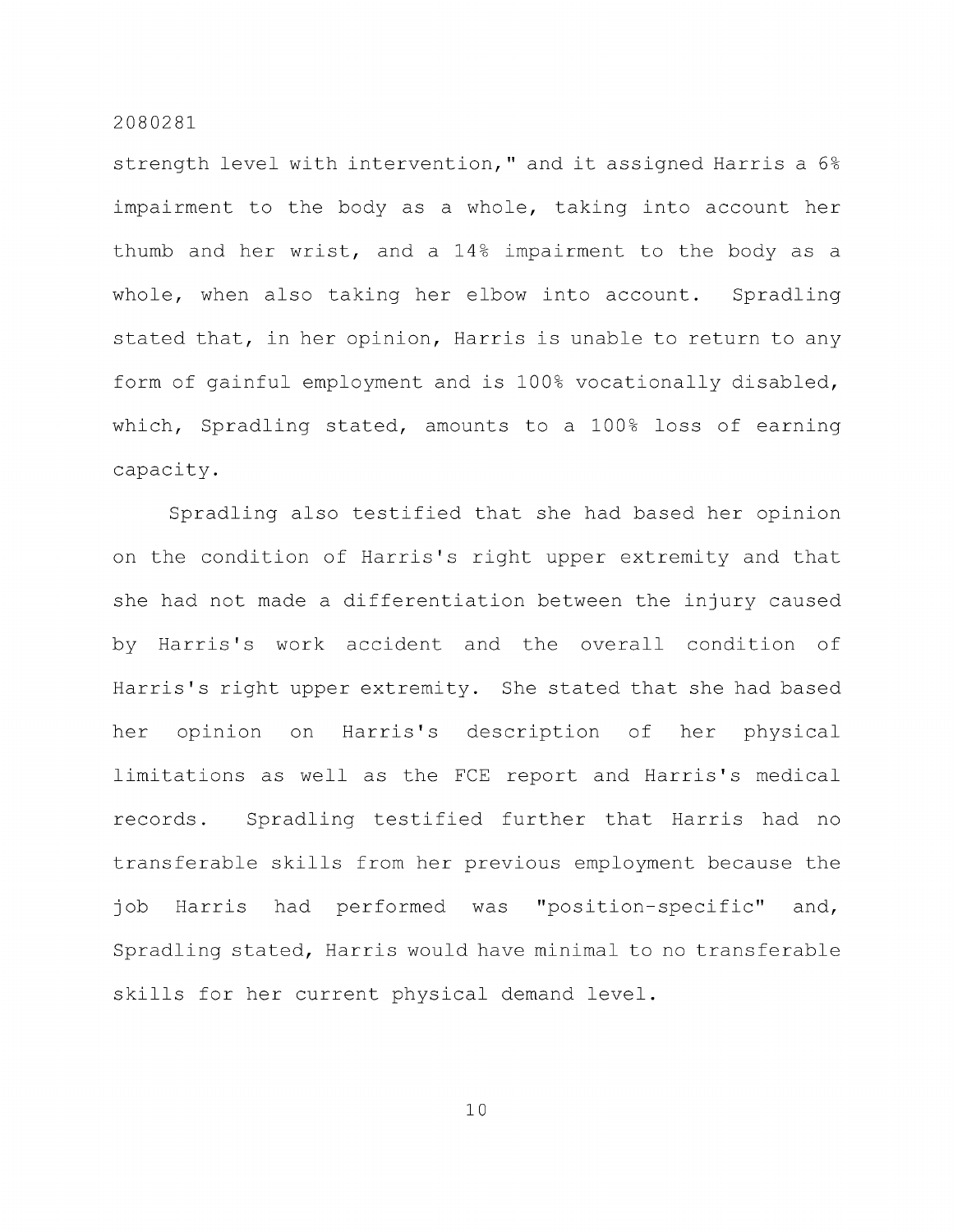Spradling testified that she did not believe Harris would be a qualified and suitable applicant in the regional economy. She stated that she had looked at occupations in the Talladega County area that had been posted with the employment service and that she had not found any positions for which Harris was qualified. Spradling also stated that both her company and the Social Security Administration considered a return to work for six months or greater as a successful return to work and that, because Harris had worked at the Wal-Mart store for only five months, that was not considered a successful return to work.

Harris testified that, at the time of the trial, she was in constant pain from her injury, which she rated at a 5 or a 6 on a scale of 0 to 10, and that simple activities, such as washing dishes, putting on makeup, or putting any pressure on her wrist, increased her pain. According to Harris, when she tried to perform those simple activities, her pain increased to 8 on a scale of 0 to 10, and she stated that, if she tried to perform more heavy-duty activities, her pain would increase even more. She stated that she took the prescription drugs Lortab and methotrexate for pain and that she also took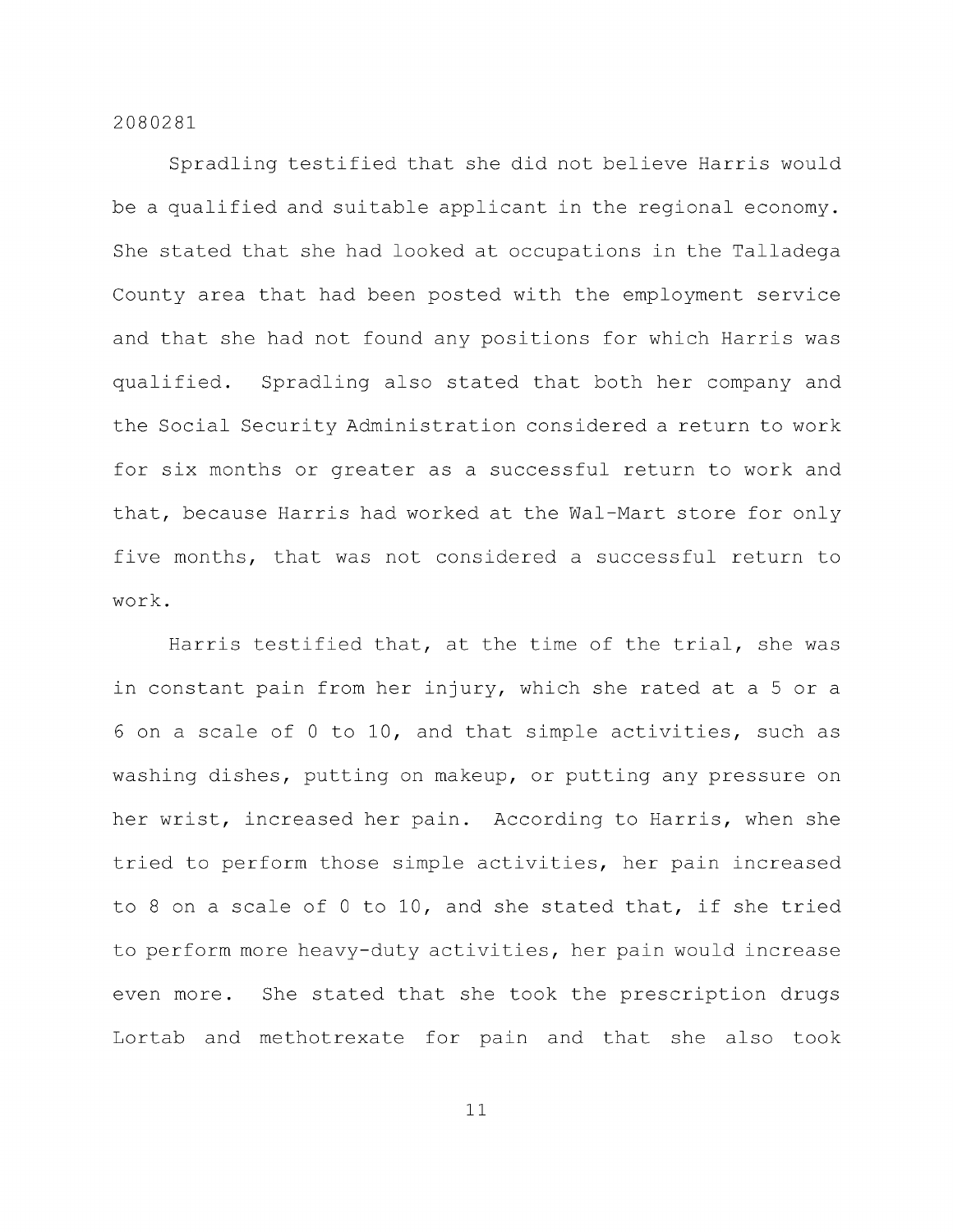ibuprofen at times instead of the Lortab because the Lortab caused her to fall asleep. Harris stated that she is righthanded and that, since the injury, she can lift only about five pounds with her right hand.

Harris stated that, since her injury, she can no longer do certain household chores, like mopping, vacuuming, washing the dishes, and folding heavier clothing items like jeans. She stated that her daughter and her husband have to perform the housework. She stated also that her husband does the grocery shopping because she is unable to lift the grocery items. Harris stated that she had loved working in her yard before the injury but that she has been unable to enjoy that activity since her injury. She also stated that she is no longer able to sew or crochet, which were her hobbies before her injury.

Harris stated that she now drives with her left hand and that she only drives short distances. She stated that she had to have her long hair cut short because she was unable to fix it with only her left hand. She also stated that, because she is not coordinated enough to put on eye makeup with her left hand, she does not wear any. She stated that she has trouble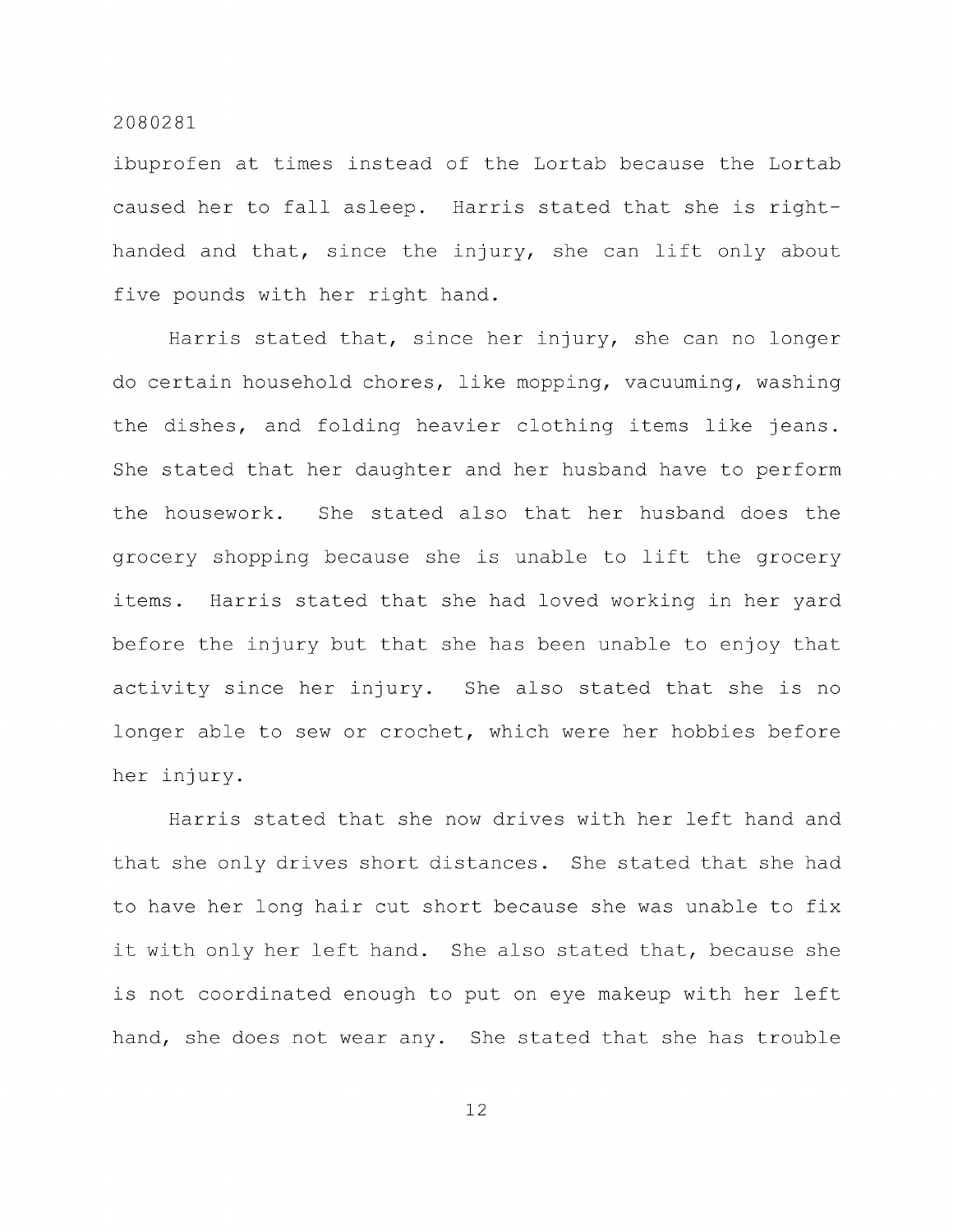bathing and dressing herself and that her husband has to help her at times and that he also has to put her jewelry on for her. Harris further stated that she does not cook much anymore because she cannot open jars, remove things from the cabinets with her right hand, or use a manual can opener. She also stated that she has trouble cutting up food and that her husband has to cut up her steak for her. She said that she has very little ability to grip with her right hand.

Harris testified that, when she wakes up in the morning, her hand is very stiff and she has to run hot water on it to help give her fingers movement. She also stated that she is unable to sleep through the night because the pain in her hand wakes her up at least twice a night.

Katrina McGrady, Harris's daughter, testified that, since Harris's injury, she has found it necessary to visit Harris every weekend to help her around the house with chores, including cooking, because Harris cannot pick up her pots and pans; sweeping; mopping; doing laundry, because Harris cannot wash the larger items; making beds; cleaning counters, the toilet, and the bathtub; gardening; and shopping at times, because Harris is unable to carry grocery bags. McGrady also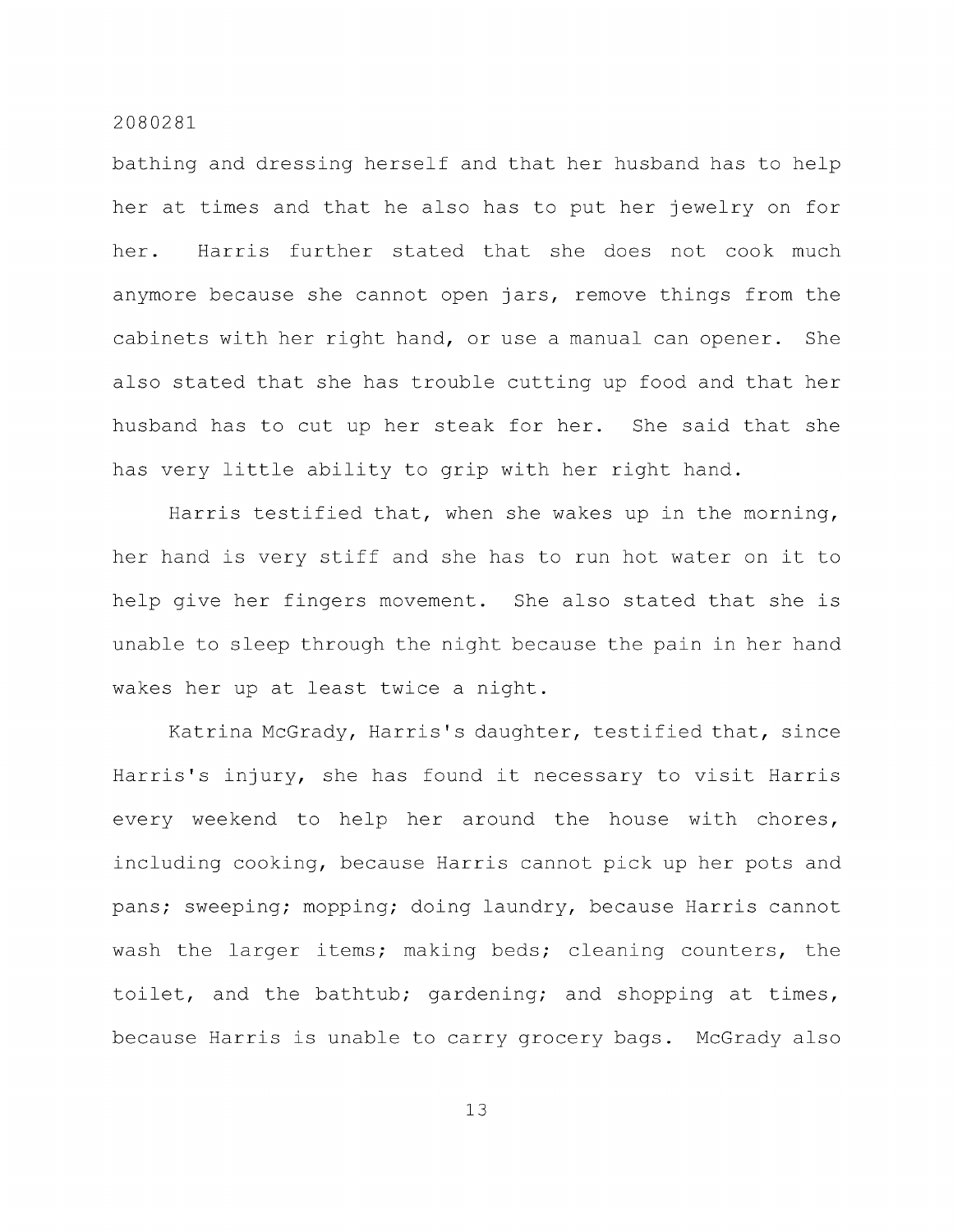stated that she assists Harris by writing checks for Harris's bills. McGrady further stated that she had witnessed Harris crying and holding her hand and that she can tell Harris is in pain almost every weekend when she visits.

# Procedural History

Harris filed a complaint against Wehadkee on May 14, 2007, seeking workers' compensation benefits as the result of her injury. Wehadkee filed an answer to Harris's complaint on June 29, 2007.

Following ore tenus proceedings on August 26, 2008, the trial court entered a final judgment on September 22, 2008, in which it made the following findings, among others:

"13. The Court finds that the injuries to [Harris's] upper extremity, and the resulting pain and disability therefrom, extends to other parts of her body and interferes with their efficiency in accordance with the tests adopted in the case of Ex parte Drummond Company, Inc. v. Kenneth C. Pate, 837 So. 2d 831 [(Ala. 2002)] ;

"14. The Court further finds that [Harris] suffers from chronic pain which is severe, excruciating, and debilitating in accordance with the pain outlined in the case of [Masterbrand Cabinets, Inc. v. Johnson, 984 So. 2d 1136 (Ala. Civ. App. 2005), aff'd. Ex parte Masterbrand Cabinets, Inc., 984 So. 2d 1146 (Ala. 2007)], and that this pain within itself precludes [Harris] from engaging in any reasonable, gainful employment;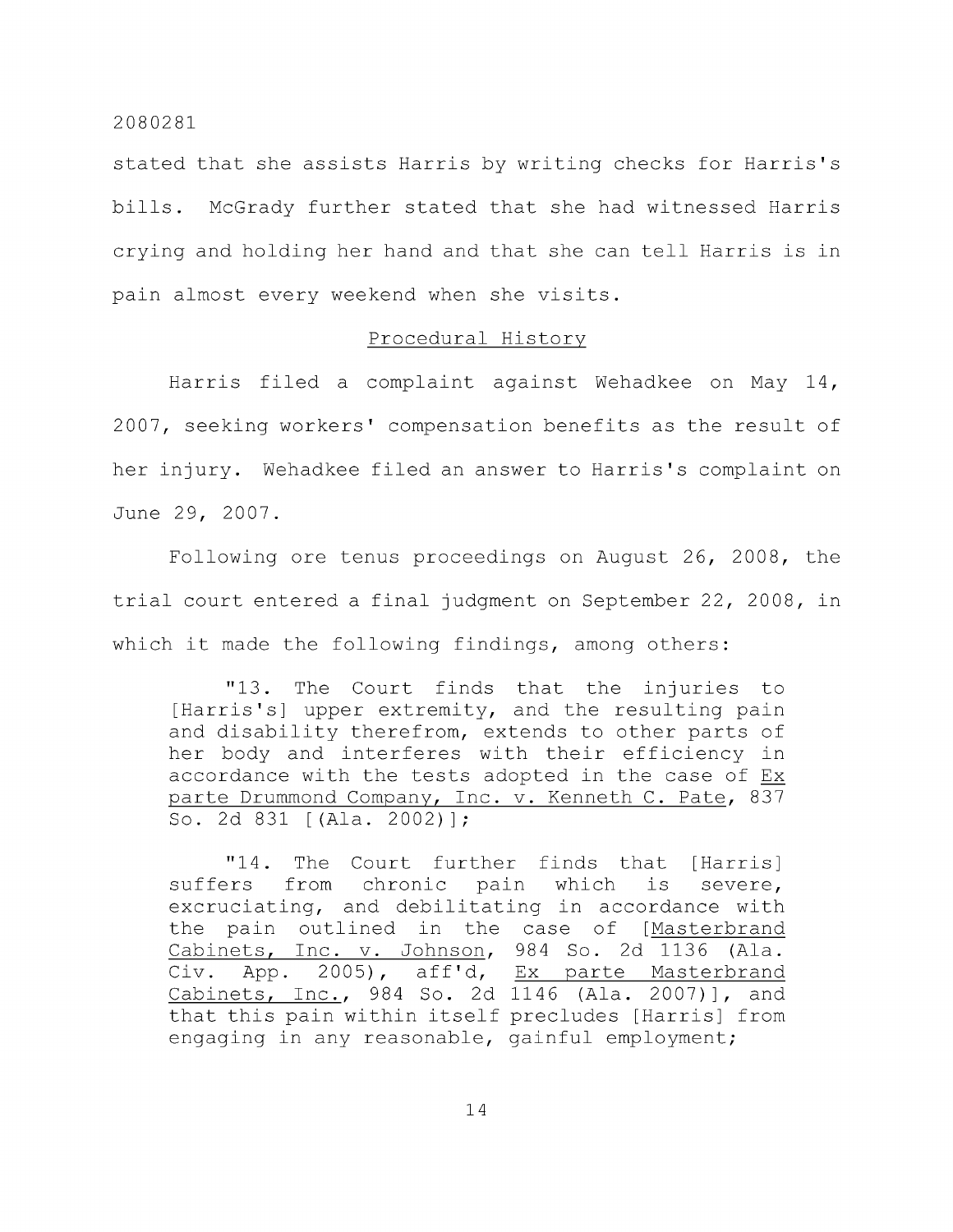"15. This Court was impressed by [Harris] 's demeanor, which was borne out by the testimony at trials to the effect that [Harris] was an excellent employee during the 17 years she was employed by [Wehadkee] up until her injury, that, following her injury, [Harris] made every effort to accomplish all that she could and to be helpful in whatever she was assigned, the determination of Rehab Partners that [Harris] exerted maximum effort in the Functional Capacities Evaluation tests, as well as her effort to return to full time employment following the closing of [Wehadkee] 's facility, and this Court finds that [Harris] 's testimony is very credible. Based upon the foregoing, as well as all of the proof in this case, this Court finds that [Harris] is permanently and totally unable to perform [Harris]'s trade and is permanently and totally unable to obtain any type reasonable gainful employment, and the Court finds that [Harris] suffers a 100% permanent and total disability to the body as a whole with a consequent 100% loss of earning capacity;

"16. The Court finds that [Harris]'s permanent and total disability is the proximate result of [Harris's] on-the-job injuries that [Harris] testified to in open court;

"17. [Harris] has not refused to undergo physical or vocational rehabilitation that she is able to perform and based upon [Harris] 's educational background and work experience [Harris] may not ever be rehabilitated;

"18. [Harris]'s average weekly wage for the 52 week period of time prior to the date of her injury was Five Hundred, Fifty-two and 00/100 (\$552.00), as stipulated to above, making [Harris]'s compensation rate be Three Hundred, Sixty-eight and 02/100 (\$368.02) per week;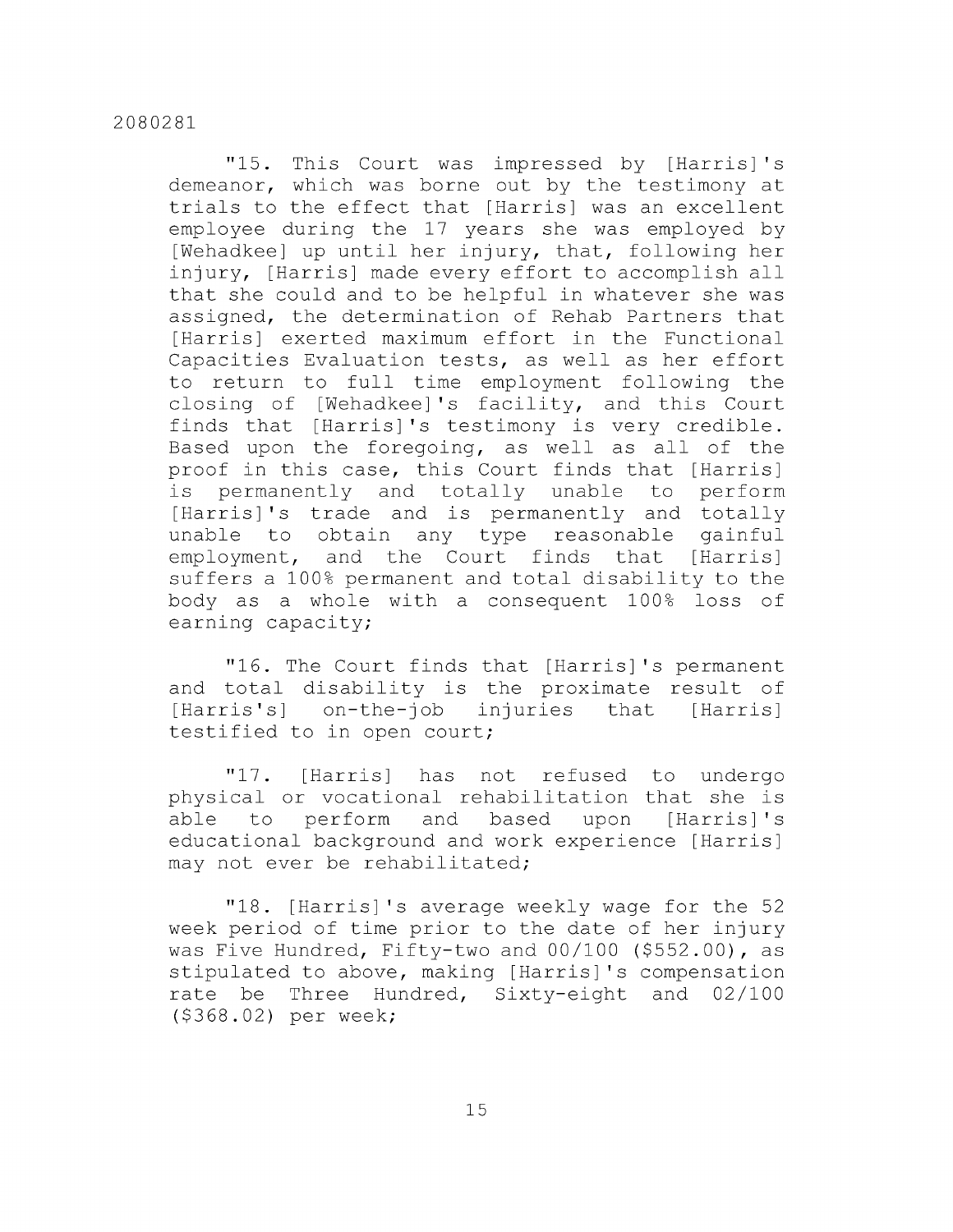"19. [Harris] has suffered a 100% total disability as the proximate result of her on the job injuries for which [Harris] is entitled to receive compensation from [Wehadkee] at the rate of Three Hundred, Sixty-eight and 02/100 Dollars (\$368.02) per week for [Harris]'s lifetime or the duration of [Harris]'s disability."

Wehadkee filed a motion to alter, amend, or vacate the judgment on October 21, 2008; the trial court denied that motion on November 14, 2008. Wehadkee filed its notice of appeal to this court on December 15, 2008.

# Standard of Review

Our review of workers' compensation cases is governed by § 25-5-81 (e), Ala. Code 1975, which states:

"(1) In reviewing the standard of proof set forth herein and other legal issues, review by the Court of Civil Appeals shall be without a presumption of correctness.

"(2) In reviewing pure findings of fact, the finding of the circuit court shall not be reversed if that finding is supported by substantial evidence."

In Pipeline Technic, L.L.C. v. Mason, 6 So. 3d 1176, 1178

(Ala. Civ. App. 2008), this court explained:

"Substantial evidence is '"evidence of such weight and quality that fair-minded persons in the exercise of impartial judgment can reasonably infer the existence of the fact sought to be proved."' Ex parte Trinity Indus., Inc., 680 So. 2d 262, 268 (Ala. 1996) (quoting West v. Founders Life Assurance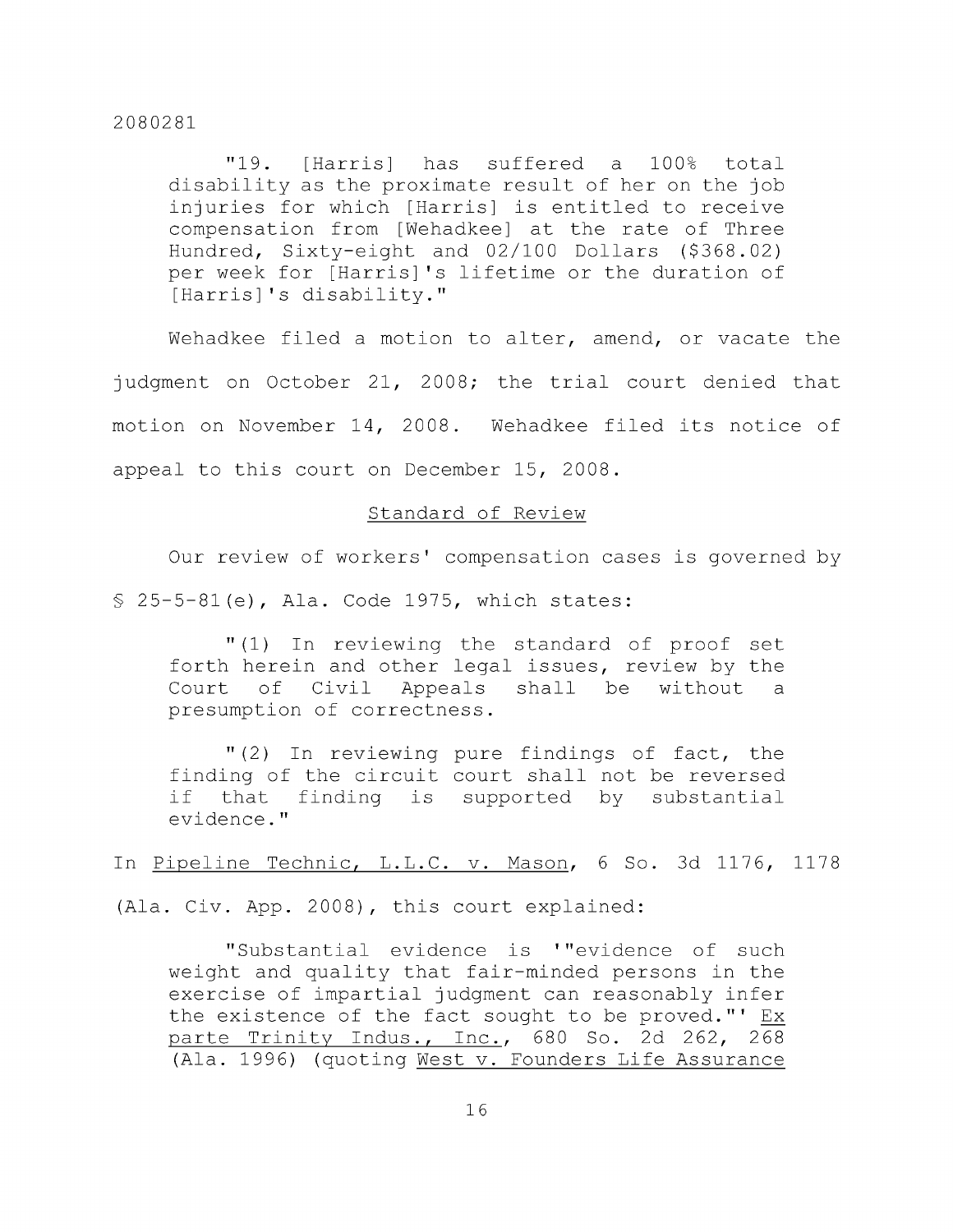Co. of Florida, 547 So. 2d 870, 871 (Ala. 1989)). 'This court's role is not to reweigh the evidence, but to affirm the judgment of the trial court if its findings are supported by substantial evidence and, if so, if the correct legal conclusions are drawn therefrom.' Bostrom Seating, Inc. v. Adderhold, 852 So. 2d 784, 794 (Ala. Civ. App. 2002)."

#### Discussion

Wehadkee first argues on appeal that the trial court erred by awarding Harris permanent-total-disability benefits outside of the schedule provided in § 25-5-57, Ala. Code 1975 ("the schedule"), because, Wehadkee argues, there was not substantial evidence to support the trial court's award of benefits to Harris for an injury to her right upper extremity. Specifically, Wehadkee asserts that there is no support for the trial court's finding that the injury affected any area of Harris's body other than her right wrist and her right thumb or that those injuries interfered with the efficiency of Harris's other body parts.

In Ex parte Drummond Co., 837 So. 2d 831 (Ala. 2002), the Alabama Supreme Court adopted the following test regarding the removal of an injury extending to other parts of the body from the schedule: "'[I]f the effects of the loss of the member extend to other parts of the body and interfere with their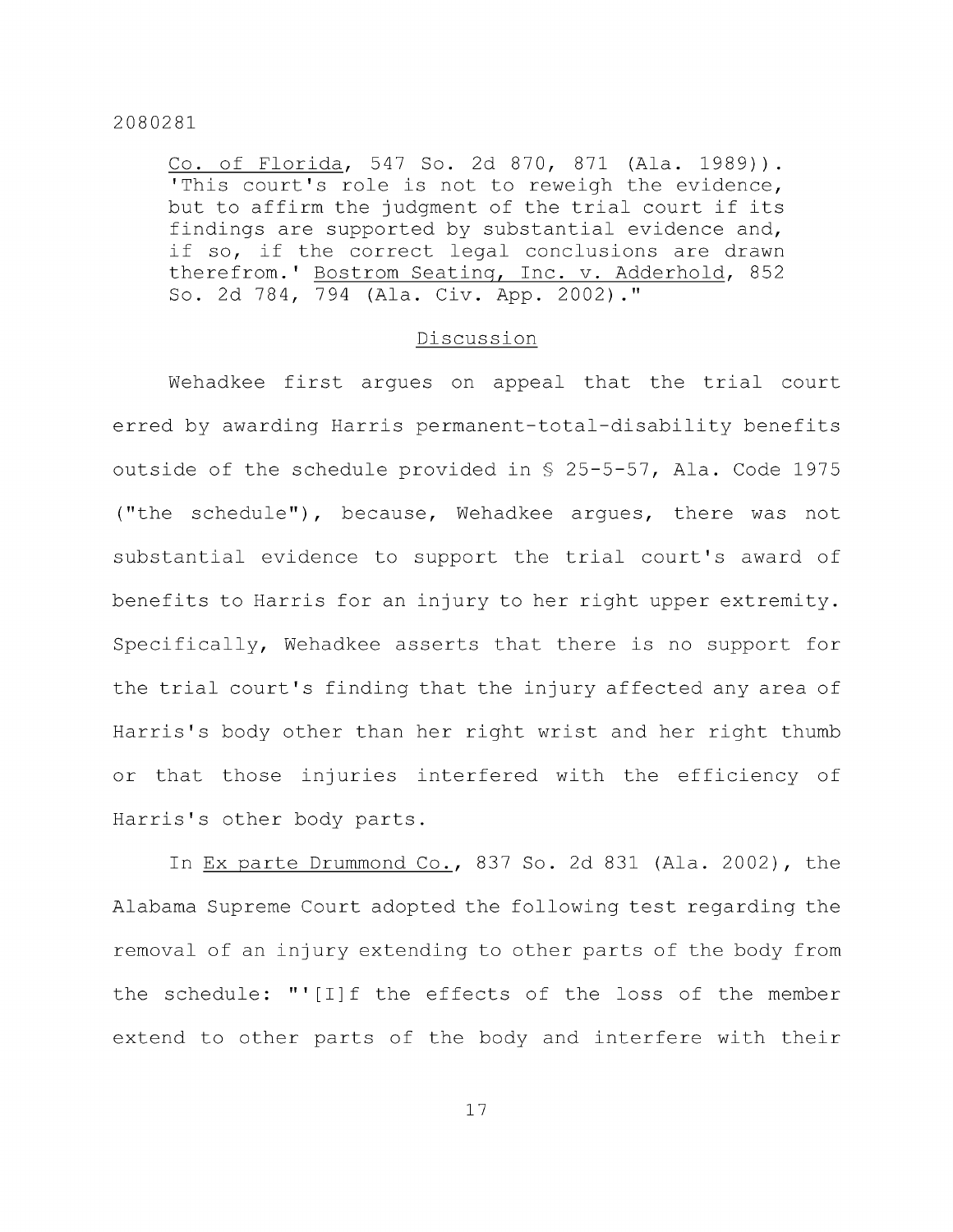efficiency, the schedule allowance for the lost member is not exclusive.'" 837 So. 2d at 834 (quoting 4 Lex K. Larson, Larson's Workers' Compensation Law § 87.02 (2001)).

In Boise Cascade Corp. v. Jackson, 997 So. 2d 1042 (Ala. Civ. App. 2008), this court explained:

"Based on the holding in Ex parte Jackson, [997 So. 2d 1038 (Ala. 2007)], in order to prove that the effects of the injury to the scheduled member 'extend to other parts of the body and interfere with their efficiency,' the employee does not have to prove that the effects actually cause a permanent physical injury to nonscheduled parts of the body. Rather, the employee must prove that the injury to the scheduled member causes pain or other symptoms that render the nonscheduled parts of the body less efficient."

997 So. 2d at 1044. In the present case, Harris testified that her pain did not extend beyond two inches above her wrist. There is no evidence in the record indicating that Harris had pain or symptoms other than in her right thumb and her right wrist that rendered any other part of her body less efficient. The injuries to Harris's right thumb and right wrists are injuries to scheduled members pursuant to § 25-5- 57(a) (3) .

Based on Ex parte Drummond, Ex parte Jackson, 997 So. 2d 1038 (Ala. 2007), and the evidence presented in the record in

II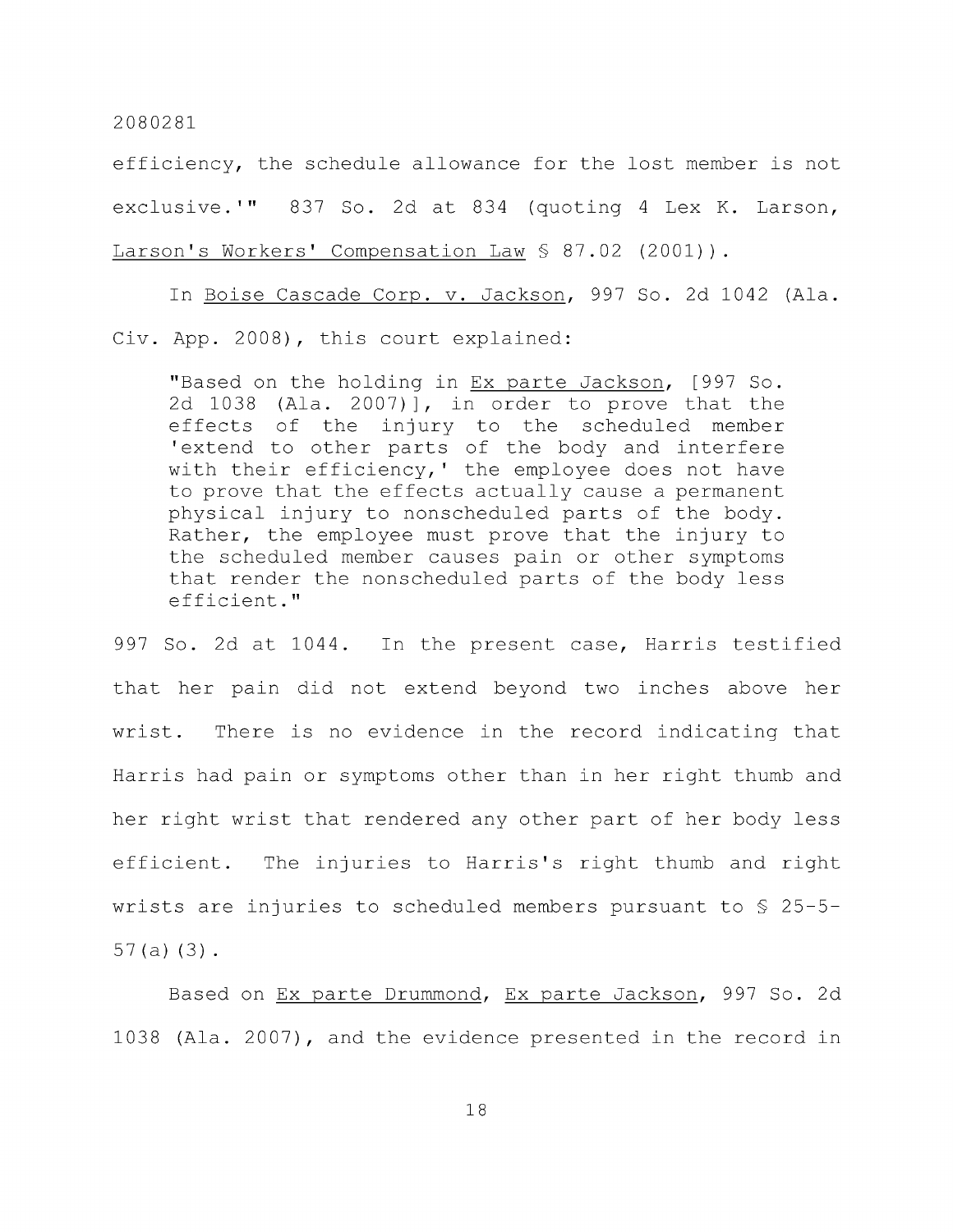this case, we cannot conclude that Harris's injury extended to other parts of her body and interfered with their efficiency so as to bring her injury outside the schedule. This is not the end of our inquiry, however.

Wehadkee further argues that the trial court erred in finding that Harris was entitled to benefits outside the schedule based on the severe debilitating pain resulting from her injury.

The Alabama Supreme Court stated in footnote 11 in Ex parte Drummond:

"This case does not present a situation in which the pain, although isolated to the scheduled member, causes a disability to the body as a whole. We recognize that pain can be totally, or virtually totally, debilitating, but this case does not present such a situation; therefore, we decline to address that situation here."

837 So. 2d at 836 n.ll. In the present case, the trial court relied on Masterbrand Cabinets, Inc. v. Johnson, 984 So. 2d 1136 (Ala. Civ. App. 2005) (plurality opinion), aff'd,  $Ex$ parte Masterbrand Cabinets, Inc., 984 So. 2d 1146 (Ala. 2007), in awarding Harris benefits outside the schedule. In Johnson, this court, in an attempt to apply footnote 11 in Ex parte Drummond, stated:

l: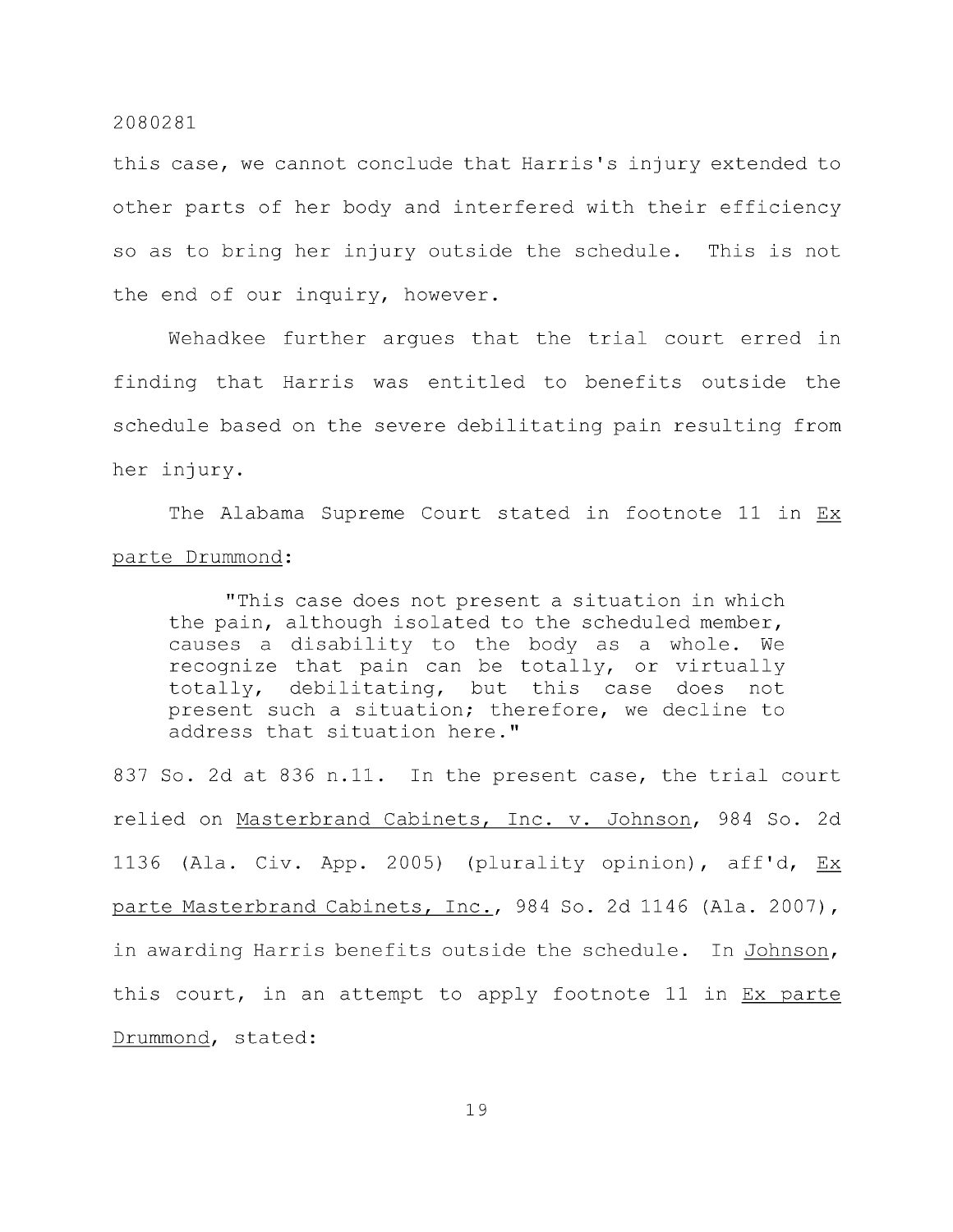"Clearly, pain isolated to a scheduled member might be sufficiently constant and severe, even when the worker refrains from using the scheduled member, that it would cause a debilitating effect to the body as a whole that is greater than the disability resulting from the loss of, or the loss of use of, that scheduled member as contemplated by § 25-5-57 (a) (3) [, Ala. Code 1975]. The Legislature undoubtedly assumed that there could be ongoing pain associated with the loss of or a permanent injury to a scheduled member. The question becomes whether the pain associated with a lost member, or with a permanently injured member even when the worker avoids the use of that member to the extent he or she reasonably can do so, either extends to other parts of the body and interferes with their efficiency or is sufficiently abnormal in its frequency or continuity and in its severity that it has a debilitating effect on the body as a whole.<sup>3</sup> We believe this understanding of the Legislature's intent in enacting  $$ 25-5-57(a) (3)$  is consistent with our Supreme Court's holding in Ex parte Drummond, as well as with the repeated admonitions by our Supreme Court that the Workers' Compensation Act is intended to serve a beneficent purpose and should be construed so as to effect that purpose. See, e.g., Ex parte Strickland, 553 So. 2d 593, 595 (1989).

 $^{"3}$ By way of example, a worker could experience ongoing pain from an injured member that is so continuous and severe, even when the worker refrains from the use of that member, as to materially adversely affect the worker's ability to use his mind or to concentrate to the degree necessary to accurately or safely perform various tasks. In a real sense, the effect of such pain could properly be considered as 'extend[ing] to other parts of the body and interfer[ing] with their efficiency.'"

984 So. 2d at 1144-45.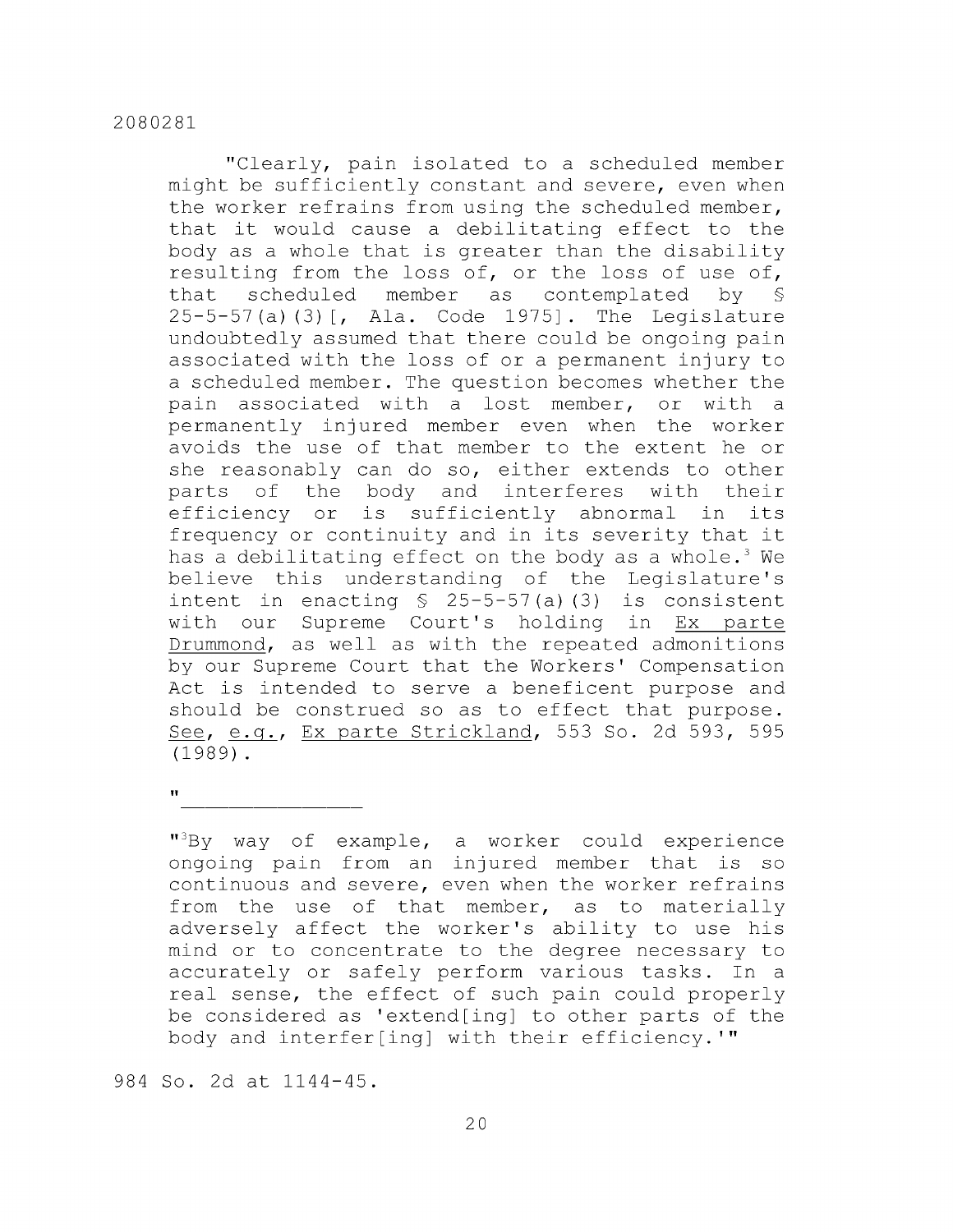In Norandal U.S.A., Inc. v. Graben, [Ms. 2061070, Feb. 20, 2009] So. 3d , (Ala. Civ. App. 2009), however, this court declined to follow the rule as outlined in Johnson, and stated:

"[W]e hold, consistent with the language from footnote 11 in Ex parte Drummond, that a worker who sustains a permanent injury to a scheduled member resulting in chronic pain in the scheduled member that is so severe that it virtually totally physically disables the worker would not be limited to the benefits set out in the schedule. To the extent the plurality opinion in Johnson states some other test, we reject that opinion."

In Graben, the trial court had made the following findings of fact relating to the pain resulting from the employee's injury:

> "'11. The Court has carefully considered the pain experienced by [the employee] as a result of his right leg injury. The Court has considered the intensity of the pain, which the Court finds to average 7 out of 10 in intensity. The pain has been described as severe, throbbing, chronic, and sometimes sharp. The Court finds this is a reasonable description of his pain. This is true, even though [the employee] does not work and refrains from using the right leg to the extent he reasonably can do so. The behavioral observations made by the Court during the trial support these findings. The Court has considered the duration of the pain and finds it chronic and constant. [The employee] lies down several hours each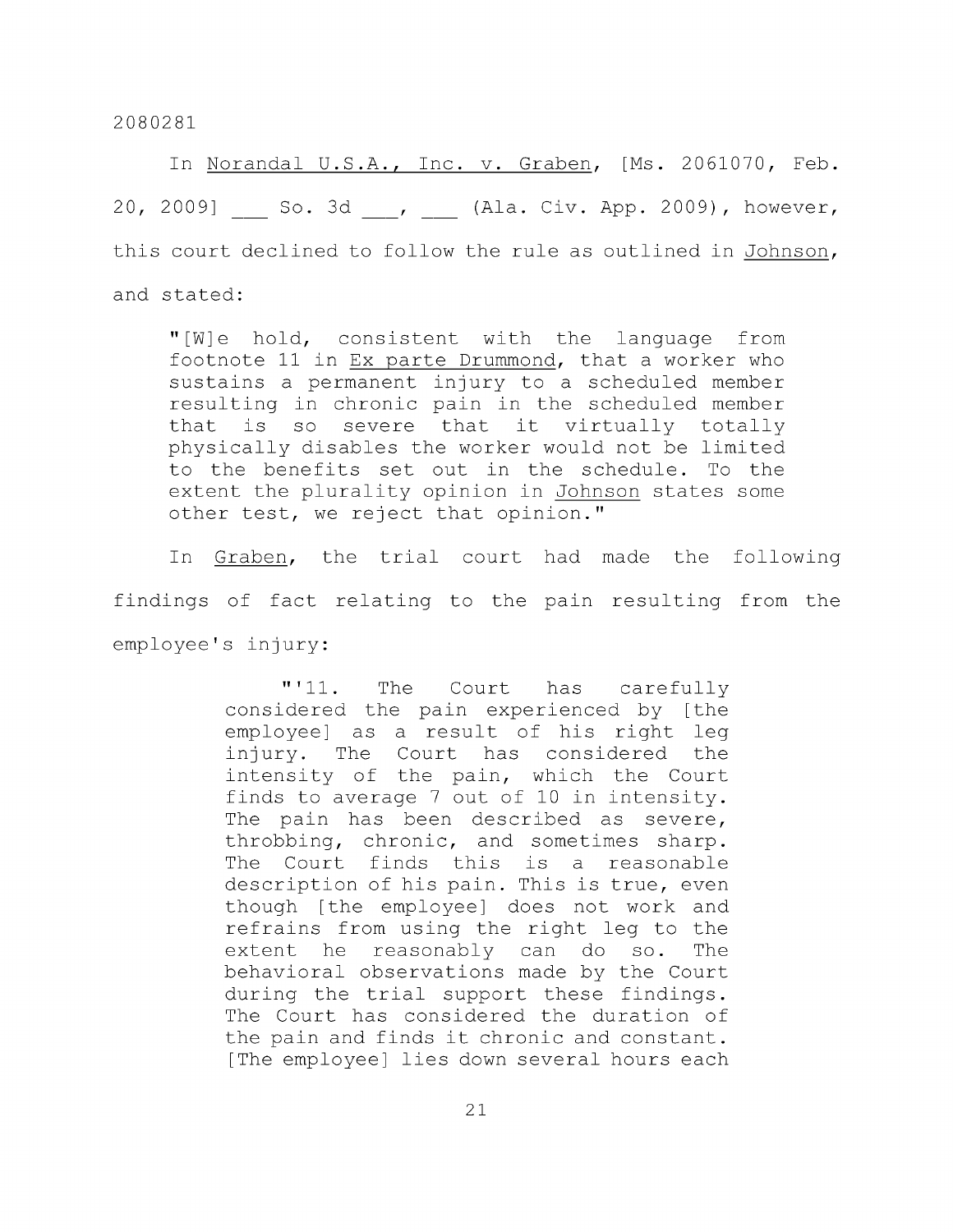day because of the pain. The Court observed that he ambulates slowly and in a guarded and protected fashion. The Court finds that he has poor balance and an extremely altered gait due to the weakness and buckling of his right leg. [The employee] now walks with the use of a cane. The pain has grown significantly worse with time. The severe pain experienced by [the employee] causes significant sleep disturbances for him. Additionally, [the employee] must take prescription medication for this pain, including medications for neuropathic pain.

"'12. The Court finds that the pain experienced by [the employee] as a result of his right leg injury is sufficiently constant and severe, even when [the employee] refrains from using the scheduled member, that it has caused a debilitating effect on his body as a whole. This pain impairs the body as whole in a manner not contemplated by the schedule. This ongoing pain is so continuous and severe that in a real sense, the effect of this pain is extending to other parts of his body and interfering with their efficiency. It adversely affects his ability to sleep, resulting in a material deterioration in his physical health.'"

So. 3d at . The trial court in Graben, just like the trial court in the present case, relied on Johnson in determining that, "based solely on the debilitating effect of the pain from the [employee's] injury, the employee was entitled to compensation outside the schedule."  $\quad \_ \_ \$  So. 3d at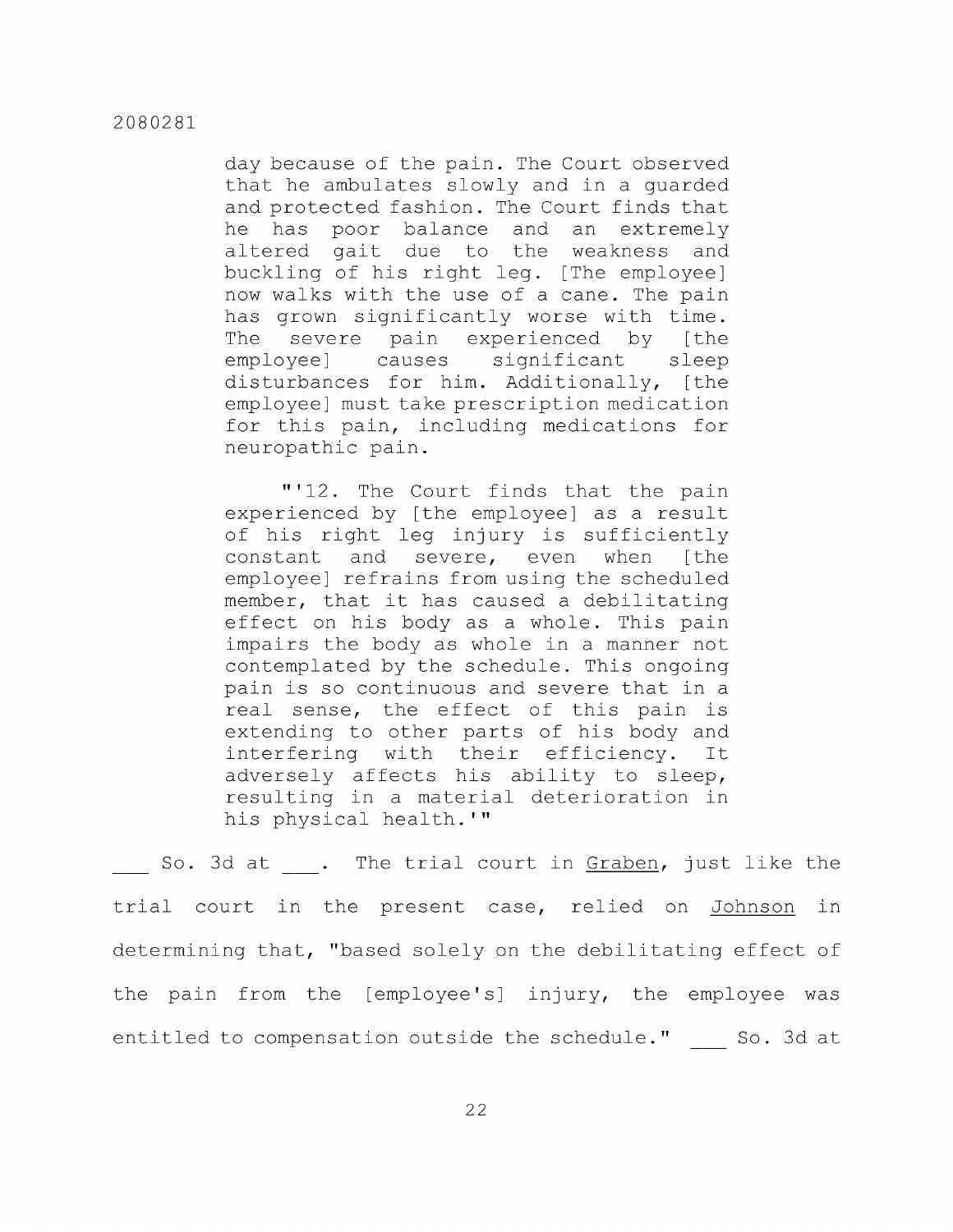. In remanding the case to the trial court in Graben, this court stated:

"In its factual findings, the trial court focused mainly on the frequency and severity of the pain caused by the employee's right-knee injury. The trial court noted that this pain affects the employee's ambulation and sleep patterns, but the trial court did not make any findings regarding any other effects of the pain on the employee's physical abilities. More specifically, the trial court did not determine whether the effects of the right-knee pain virtually totally physically disable the employee. Because the legislature has declared that it is the trial court's duty to make the appropriate factual findings, see Ala. Code 1975, § 25-5-88, we are required to remand the case so that the trial court can make the appropriate findings rather than search the record to reach our own conclusions."

Graben, So. 3d at.

In the present case, the trial court, in making factual findings with regard to Harris's pain, referenced the test outlined in Johnson rather than the one discussed in Graben. Harris testified at trial that, after the surgery on her hand, her hand remained swollen and it still caused her pain. She stated further that, after the surgery, she could not write with her hand and she could not move her wrist.

Wehadkee asserts that it is not necessary to remand the present case to the trial court, as was done in Graben, because, Wehadkee says, there is no evidence indicating that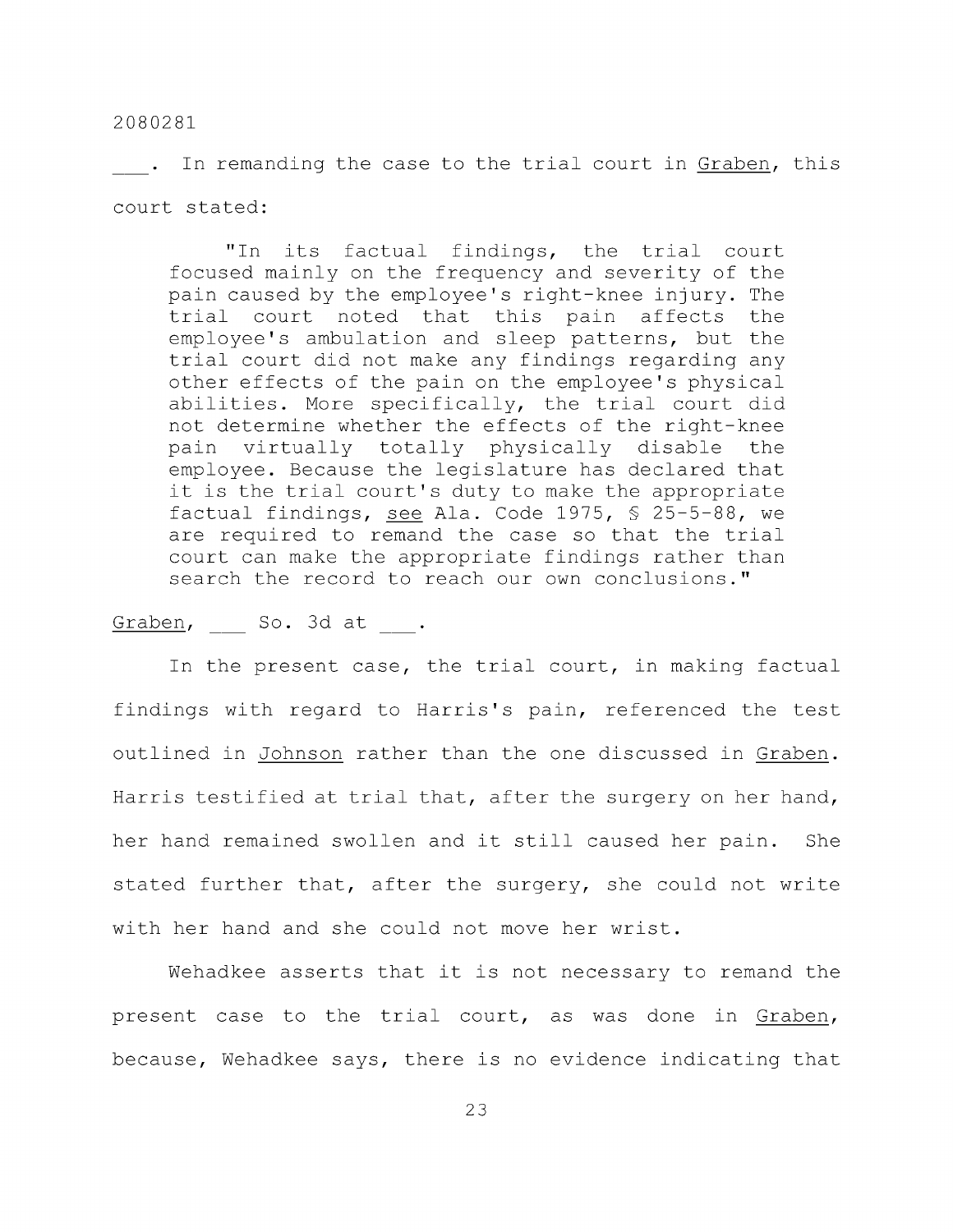Harris's pain met the standard enunciated in Graben. Wehadkee argues that a line of cases decided after Johnson declined to apply Johnson and award benefits outside the schedule in cases involving an employee's debilitating pain, and, thus, Wehadkee argues, if the evidence in the present case fails to meet the standard enunciated in Johnson, it would surely not meet the heightened standard in Graben. We disagree. As stated in Graben, the Johnson case was a plurality opinion, which has "questionable precedential value at best." Graben, So. 3d at . See also Ex parte Discount Foods, Inc., 789 So. 2d 842, 845 (Ala. 2001). The cases decided after Johnson, but before Graben, were not required to follow Johnson. Thus, those same cases do not provide us with precedential value regarding the decision to award benefits outside the schedule based on debilitating pain in accordance with the standard outlined in Johnson. In fact, this court observed in Graben that this court had cited Johnson on several occasions and had analyzed subsequent cases based on its reasoning, yet the court in Graben declined to make an independent conclusion based on the facts in the record upon a comparison of those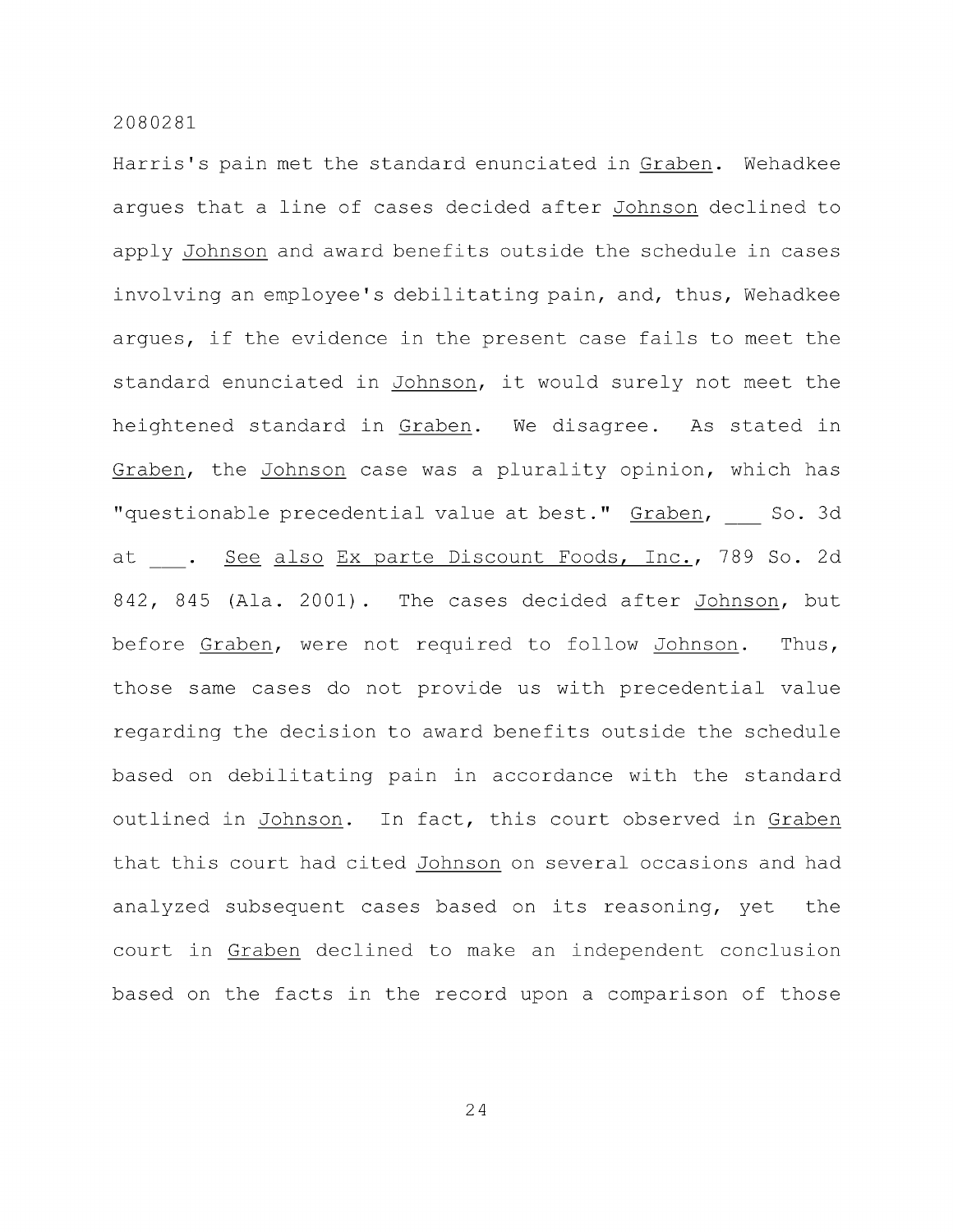facts to the facts presented in the cases that had cited or analyzed Johnson. So. 3d at .

Because in this case, as in Graben, the trial court improperly considered the standard enunciated in Johnson, we likewise remand the present case to the trial court with instructions that it make factual findings regarding whether Harris's pain was such as to "virtually totally physically disable" her, as required by the standard set forth in Graben,

So. 3d at .

Wehadkee next argues that the trial court exceeded its discretion by considering evidence of Harris's vocational disability. Wehadkee is correct that the compensation of a scheduled injury is governed exclusively by  $\S$  25-5-57(a)(3), Ala. Code 1975, and that, when compensation is governed by the schedule, "evidence of vocational disability cannot serve to further any recovery." Smith v. Michelin North America, Inc., 785 So. 2d 1155, 1159 (Ala. Civ. App. 2000) . Because we are remanding this case to the trial court to determine whether Harris's pain is such that it removes her injury from the schedule, however, we decline to consider at this time whether the trial court properly considered evidence of Harris's